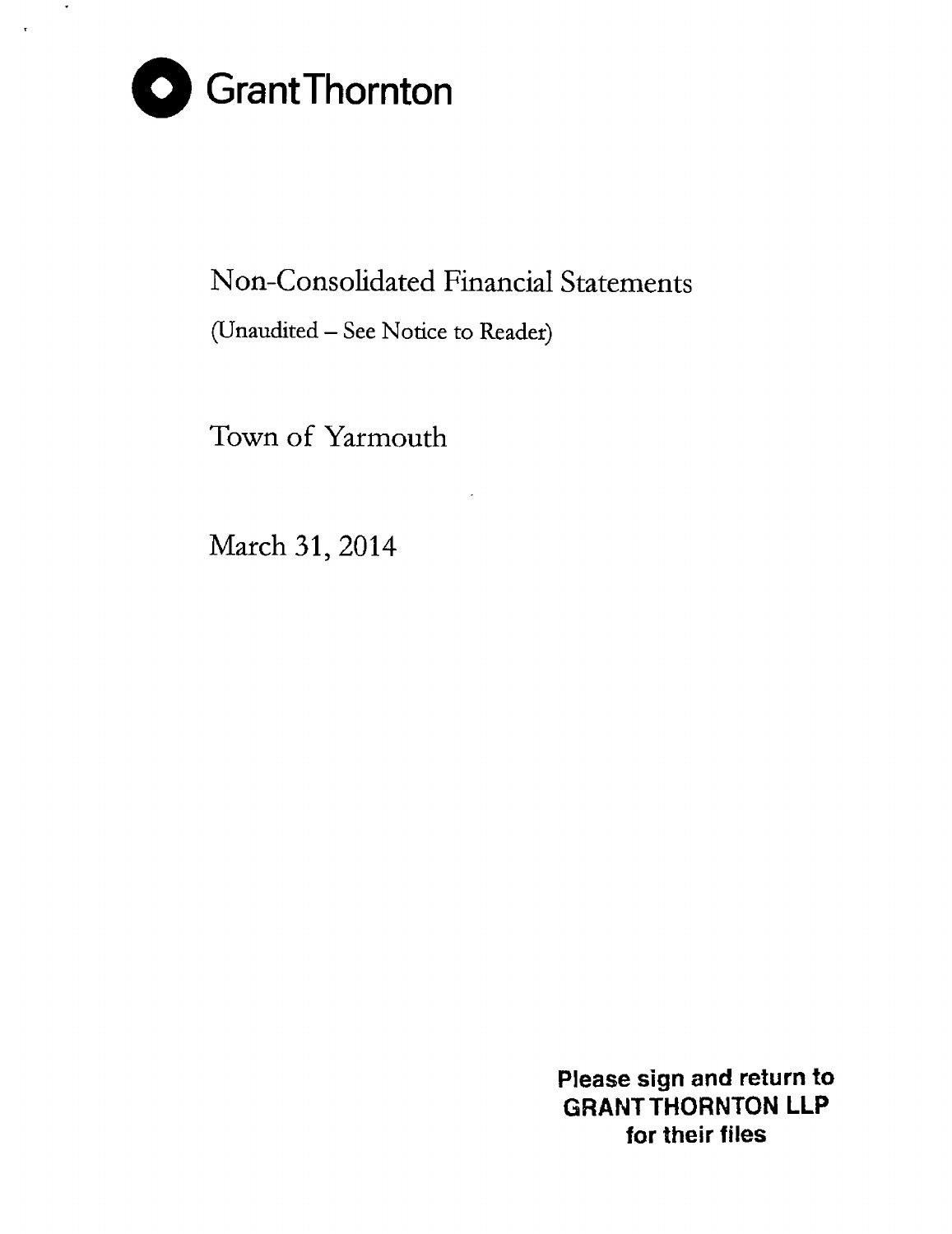Town of Yarmouth

 $\sim 10$ 

 $\sim 10^{-11}$ 

# **Contents**

|                                                                   | Page        |
|-------------------------------------------------------------------|-------------|
| Notice to Reader                                                  | 1           |
| General Section                                                   |             |
| Non-Consolidated Statement of Operations                          | 2           |
| Non-Consolidated Operating Fund Balance Sheet                     | $3 - 4$     |
| Non-Consolidated General Capital Fund Balance Sheet               |             |
| Non-Consolidated Statement of Investment in Capital Assets        | 5<br>6<br>7 |
| Non-Consolidated Tangible Capital Assets                          |             |
| Non-Consolidated School Capital Fund Balance Sheet                | 8           |
| Non-Consolidated Schedules to Statement of Operations             | $9 - 14$    |
| Water Utility                                                     |             |
| Non-Consolidated Statement of Operations                          | 15          |
| Non-Consolidated Operating Fund Balance Sheet                     | 16          |
| Non-Consolidated Capital Fund Balance Sheet                       | 17          |
| Non-Consolidated Tangible Capital Assets                          | 18          |
| Non-Consolidated Statement of Investment in Capital Assets        | 18          |
| Non-Consolidated Schedules to Statement of Operations             | $19 - 20$   |
| Trust and Special Funds                                           |             |
| Non-Consolidated Trust Fund Balance Sheet                         | 21          |
| Non-Consolidated Statement of Trust Fund Reserves                 | 21          |
| Non-Consolidated Capital Reserve Fund Balance Sheet               | 22          |
| Non-Consolidated Statement of Capital Reserve Fund                | 22          |
| Non-Consolidated Operating Reserve Fund Balance Sheet             | 23          |
| Non-Consolidated Statement of Operating Reserve Fund              | 23          |
| Notes to the Non-Consolidated Financial Statements                | $24 - 25$   |
| Other                                                             |             |
| Non-Consolidated Schedule of Debenture Debt Charges and Term Debt | 26          |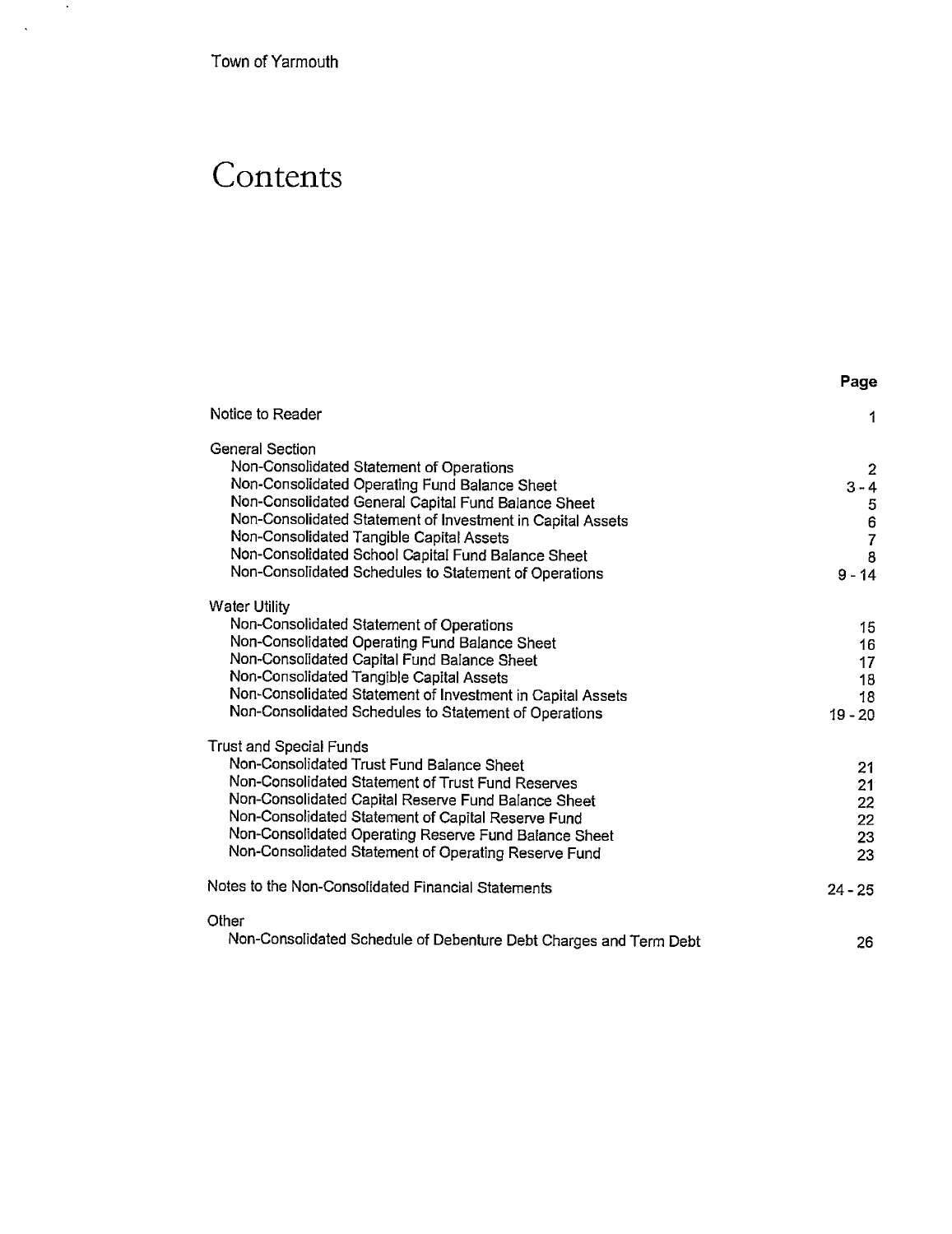

# **Notice to Reader Grant Thornton** LLP

**328 Main Street PO Box 297 Yarmouth, NS BSA4B2** T (902)742-7842 F (902) 742-0224 **www.GrantThomton.ca**

On the basis of information provided by management, we have compiled the non-consolidated Operating Fund and Capital Fund balance sheets of the General Fund, the Water Utility, Trust Funds and Reserve Funds of the Town of Yarmouth as at March 31, 2014 and the nonconsolidated statement of operations and capital financing for the year then ended.

We have not performed an audit or a review engagement in respect of these financial **statements and, accordingly, we express no assurance thereon.**

Readers are cautioned that these statements may not be appropriate for their purposes.

Yarmouth, Canada

Grant Thouton LLP

October 1, 2014 Chartered Accountants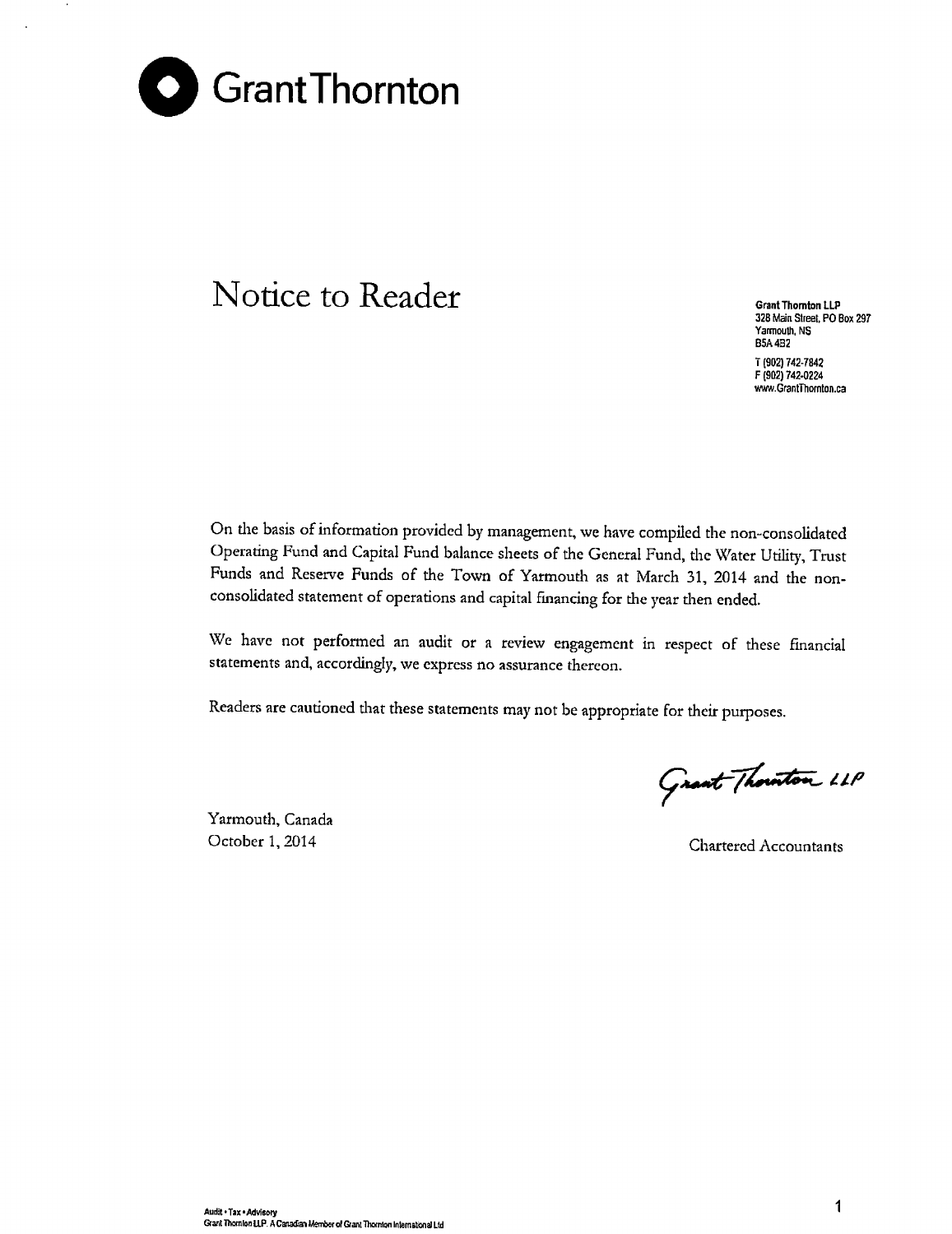(Unaudited – See Notice to Reader)

 $\Box$ 

| Year Ended March 31                                            |               | 2013          |                |
|----------------------------------------------------------------|---------------|---------------|----------------|
|                                                                | <b>Budget</b> | <b>Actual</b> | Actual         |
| Revenue                                                        |               |               |                |
| Taxes                                                          | \$12,203,194  | \$12,237,056  | \$12,350,530   |
| Grants in lieu of taxes                                        | 1,232,100     | 1,213,452     | 1,237,237      |
| Services provided to other governments                         | 724,151       | 758,574       | 776,240        |
| Sales of services                                              | 65,500        | 70,279        | 71,084         |
| Other revenue from own sources<br>Unconditional transfers from | 1,584,703     | 1,620,987     | 1,626,491      |
| other governments<br>Conditional transfers from federal/       | 655,821       | 655,821       | 591,307        |
| provincial governments                                         |               | 27,987        | 152,226        |
| Other transfers                                                | 234,664       | 270,907       | <u>227,412</u> |
|                                                                | 16,700,133    | 16,855,063    | 17,032,527     |
| Expenditure                                                    |               |               |                |
| General government services                                    | 1,687,621     | 1,604,069     | 1,693,807      |
| Protective services                                            | 4,688,735     | 4,651,170     | 4,636,283      |
| <b>Transportation services</b>                                 | 2,725,788     | 2,724,938     | 2,720,744      |
| Environmental health services                                  | 2,739,090     | 2,805,195     | 2,782,234      |
| Environmental development services                             | 1,378,615     | 1,615,036     | 1,606,424      |
| Recreation and cultural services                               | 1,251,890     | 1.245,218     | 1,198,498      |
| <b>Fiscal services</b>                                         | 2,189,677     | 2,339,022     | 2,502,620      |
|                                                                | 16,661,416    | 16,984,648    | 17,140,610     |
| Annual surplus (deficit) before the undernoted                 | 38,717        | (129, 585)    | (108,083)      |
| Pension asset increase                                         |               | 748,400       | 362,000        |
| Annual surplus                                                 | 38,717<br>S   | \$<br>618,815 | 253,917<br>S   |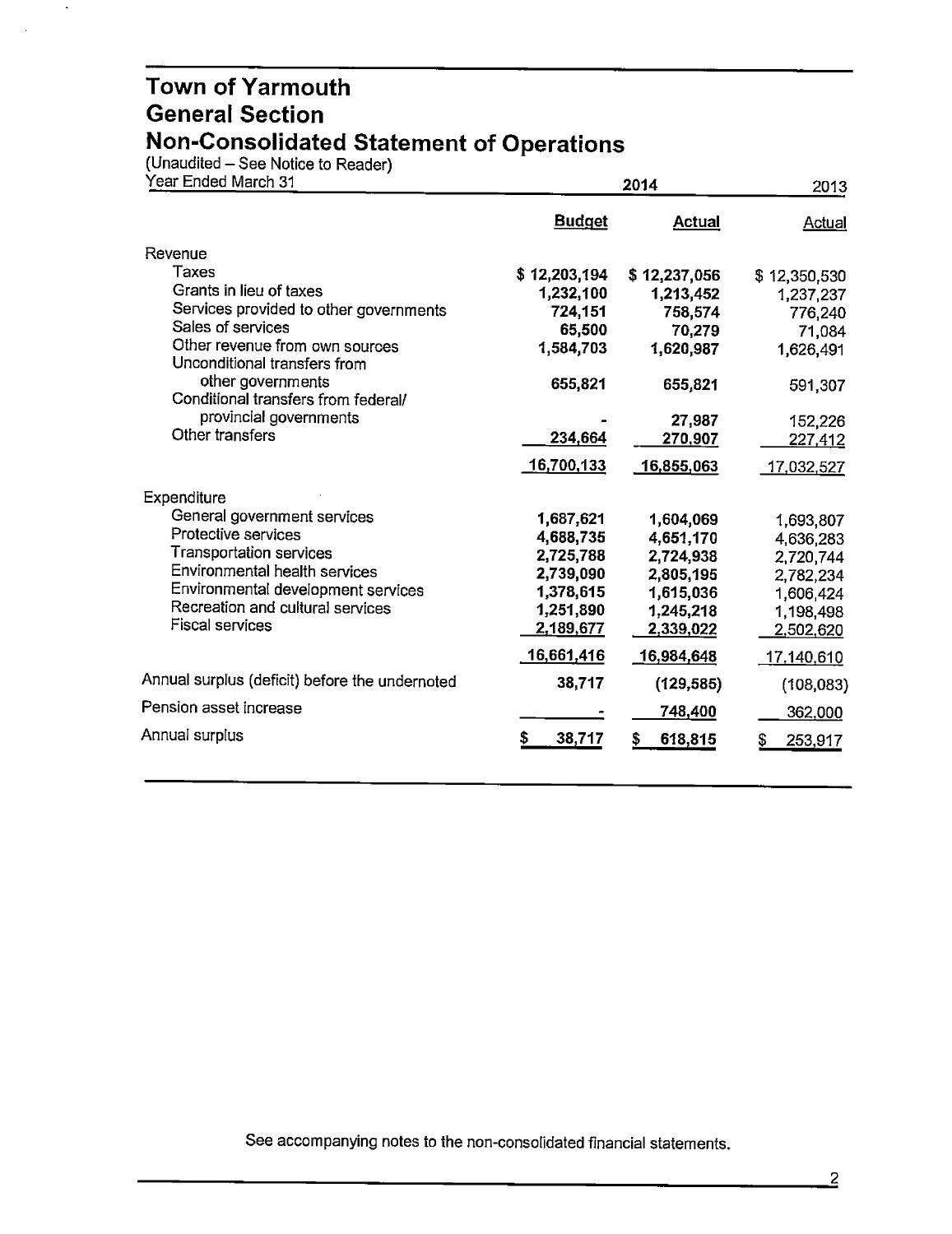#### **Town of Yarmouth General Section Non-Consolidated Operating Fund Balance Sheet**

(Unaudited – See Notice to Reader)

| March 31                                                                      | 2014         | 2013        |
|-------------------------------------------------------------------------------|--------------|-------------|
| Assets                                                                        |              |             |
| Cash and cash equivalents                                                     | \$5,213,666  | \$1,503,157 |
| Receivables                                                                   |              |             |
| Taxes receivable (Note 1)                                                     | 1,068,731    | 1,141,217   |
| Sewer rates receivable (Note 2)                                               | 176,875      | 152,675     |
| Federal government and its agencies                                           |              | 310,665     |
| Provincial government and its agencies                                        |              | 27,617      |
| Other local governments                                                       | 167,627      | 168,751     |
| Due from own funds (Note 3)                                                   | 4,583,574    | 5,552,562   |
| Due from controlled and non-controlled agencies (Note 4)<br>Other receivables | 138          | 546,514     |
| Trade accounts                                                                | 338,406      | 175,144     |
| HST                                                                           | 220,914      | 124,176     |
|                                                                               | 6,556,265    | 8,199,321   |
| Other assets                                                                  |              |             |
| Pension benefit asset                                                         | 343,900      |             |
| Prepaid expenses                                                              | 69,373       | 40,424      |
|                                                                               |              |             |
|                                                                               | 413,273      | 40,424      |
| Loans and advances                                                            |              |             |
| Brothers and Sisters Housing Co-Op Limited                                    |              | 505         |
|                                                                               | \$12,183,204 | \$9,743,407 |
|                                                                               |              |             |
|                                                                               |              |             |

On Behalf of the Town Council

Mayor Administrator

See accompanying notes to the non-consolidated financial statements.

 $\epsilon$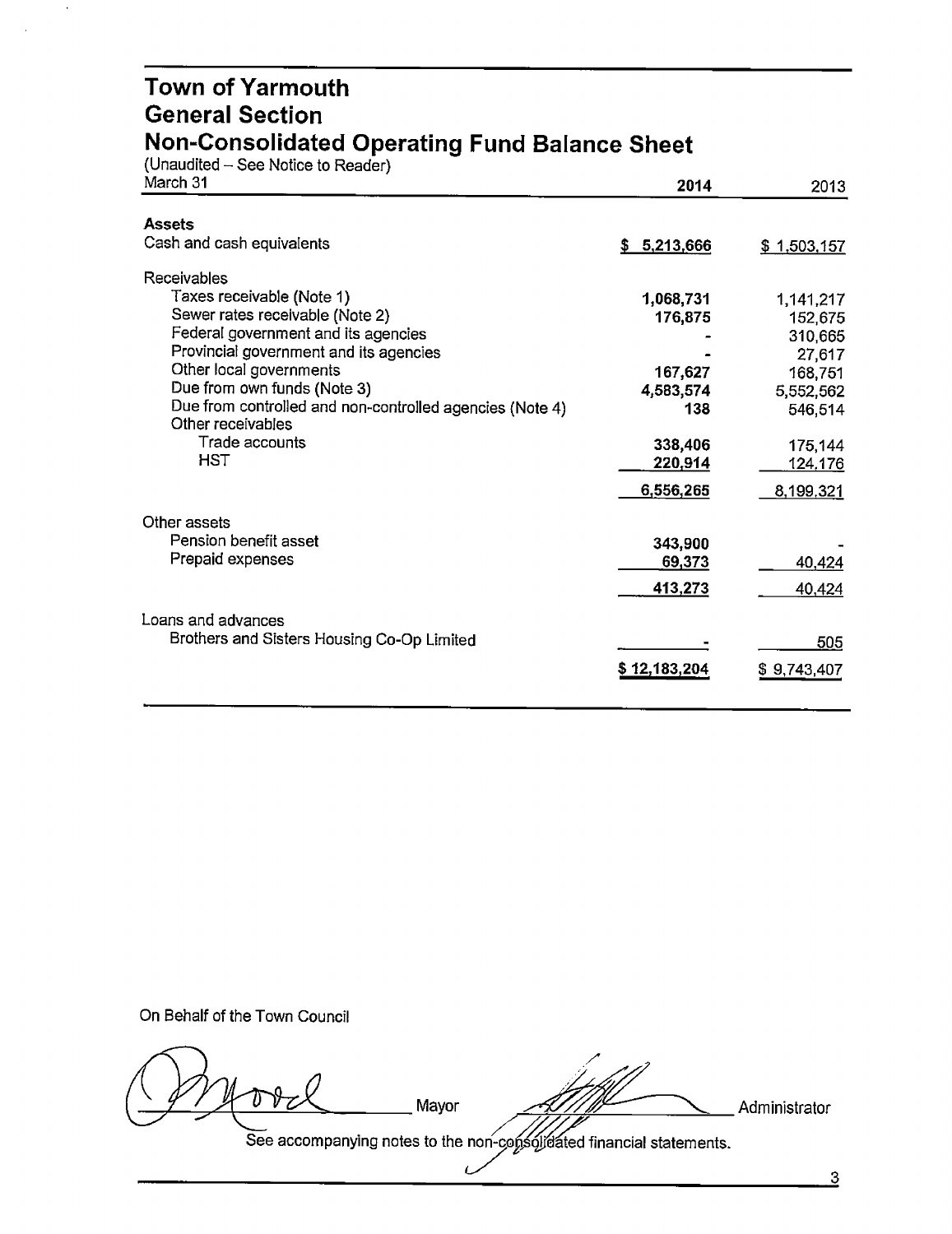#### **Town of Yarmouth General Section Non-Consolidated Operating Fund Balance Sheet**

(Unaudited – See Notice to Reader)

 $\hat{\boldsymbol{\beta}}$ 

 $\ddot{\phantom{a}}$ 

| March 31                                                                                                                                         | 2014                                           | 2013                                                              |
|--------------------------------------------------------------------------------------------------------------------------------------------------|------------------------------------------------|-------------------------------------------------------------------|
| <b>Liabilities</b>                                                                                                                               | \$                                             | S                                                                 |
| Federal Government and its agencies                                                                                                              | 419,594                                        | 280,764                                                           |
| Provincial Government and its agencies                                                                                                           | 230,000                                        | 230,000                                                           |
| Trade accounts                                                                                                                                   | 996,112                                        | <u>713,135</u>                                                    |
| Other liabilities                                                                                                                                | 1,645,706                                      | <u>1,223,899</u>                                                  |
| Prepayment of taxes<br>Deferred revenue<br>Neighborhood Improvement Program<br>Pension benefit obligation<br>Post-employment benefit obligations | 57,492<br>130,409<br>505<br>631,453<br>819,859 | 71,839<br>96,146<br>505<br>404,500<br>660,226<br><u>1,233,216</u> |
| <b>Surplus</b>                                                                                                                                   | 9,717,639                                      | 7,286,292                                                         |
| Accumulated surplus (Note 5)                                                                                                                     | \$12,183,204                                   | \$9,743,407                                                       |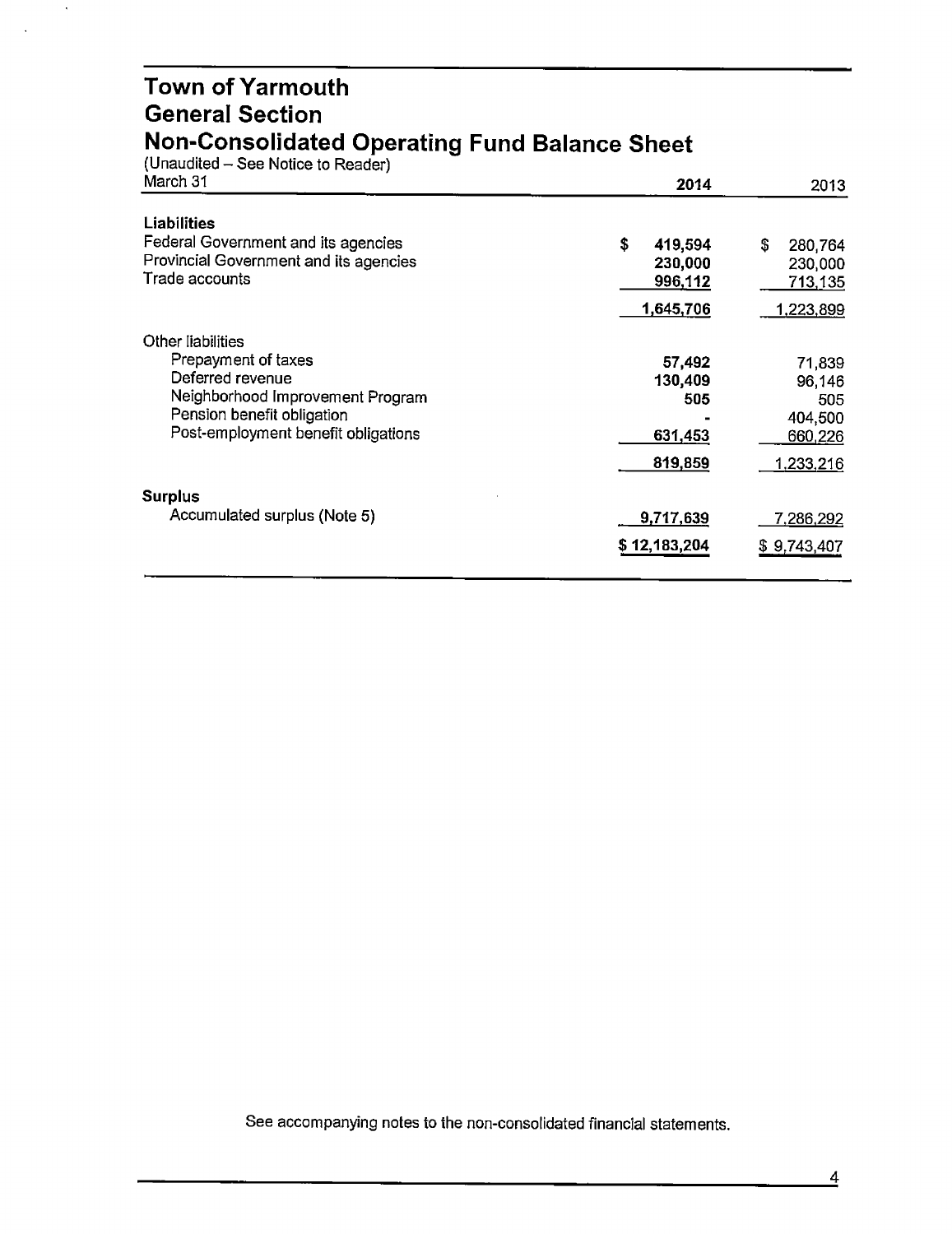#### **Town of Yarmouth General Section Non-Consolidated General Capital Fund Balance Sheet**

| (Unaudited – See Notice to Reader)<br>March 31                                                                      | 2014                               | 2013                               |
|---------------------------------------------------------------------------------------------------------------------|------------------------------------|------------------------------------|
| <b>Assets</b>                                                                                                       |                                    |                                    |
| Cash and cash equivalents                                                                                           | \$<br>1,612,894                    | \$<br>1,171,036                    |
| Accounts receivable<br>Receivable from Volunteer Fire Department                                                    |                                    | 45,937                             |
| Properties acquired at tax sale<br>Tangible capital assets (Page 7)                                                 | 75,984<br>40,280,634<br>40,356,618 | 75,984<br>39,036,046<br>39,112,030 |
|                                                                                                                     | \$41,969,512                       | \$40,329,003                       |
| Liabilities<br>Payable to the Operating Fund                                                                        | 6,779,742<br>S.                    | 7,351,707<br>S                     |
| Accounts payable<br>Yarmouth Waterfront Development Corporation<br>Accrued interest on Brooklyn Street debenture    | 131,461<br>18,382                  | 131,461<br>20,325                  |
| Deferred revenue<br>Minister of Transport - ferry terminal                                                          | 149,843<br>1,406,622               | 151,786                            |
| Long-term debt (Note 6 and Page 26)<br>Debentures issued to the Nova Scotia Municipal<br><b>Finance Corporation</b> | 3,366,667                          | 3,766,667                          |
| <b>Equity</b><br>Investment in capital assets (Page 6)                                                              | 30,266,638<br>41,969,512           | 29,058,843<br>40,329,003<br>S      |

l */A ~,C "'"'* On Behalf of the Town Council Mayor<br>See accompanying notes to the non-consolidated financial statements. - Administrator  $\frac{N}{n}$ 

 $\overline{5}$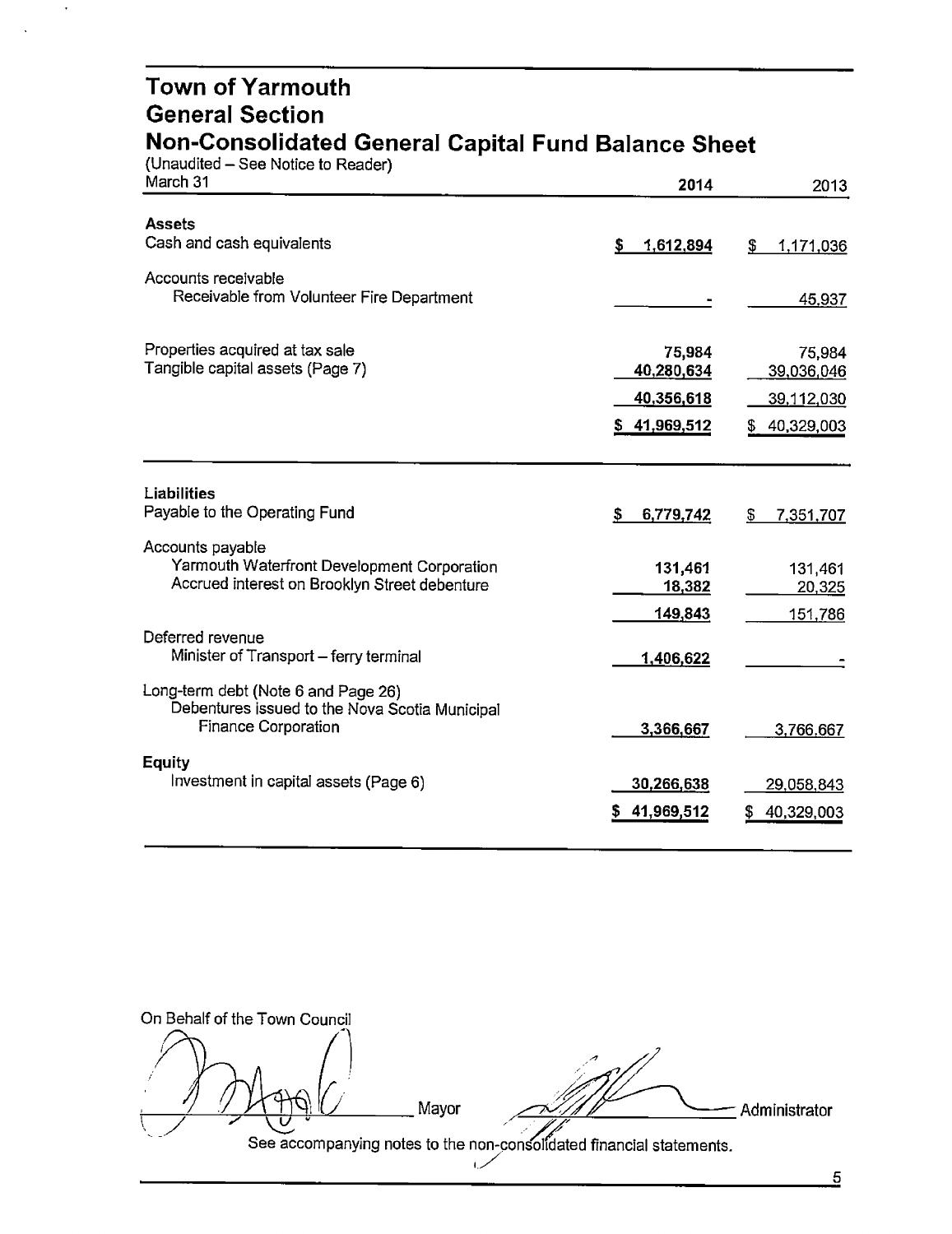#### **Town of Yarmouth General Section Non-Consolidated Statement of Investment in Capital Assets**

(Unaudited - See Notice to Reader)

 $\cdot$ 

| Year Ended March 31                                             | 2014             | 2013             |
|-----------------------------------------------------------------|------------------|------------------|
|                                                                 |                  |                  |
| Balance, beginning of year                                      | \$29,058,843     | 28,761,806<br>\$ |
| Term debt retired                                               | 400,000          | 598,323          |
| Interest earned                                                 | 18,448           | 14,282           |
| Province of Nova Scotia - Forest St. sidewalk                   |                  | 192,500          |
| Province of Nova Scotia - Milton Dam                            |                  | 200,000          |
| Province of Nova Scotia - Skate Park                            |                  | 30,000           |
| Province of Nova Scotia - Nova Scotia Moves                     | 126,000          |                  |
| Local government revenue - Milton Dam                           |                  | 100,000          |
| Local government revenue - Skate Park                           |                  | 10,000           |
| Contribution of ferry terminal property from Federal Government | 661,900          |                  |
| Federal government - ferry terminal funding                     | 2,500,000        |                  |
| Deferral of ferry terminal funding not spent                    | (1,406,622)      |                  |
| Transfer of Milton School property                              | 122,402          |                  |
| ACOA grant - Skate Park                                         | 21,574           | 94,820           |
| ACOA grant - Waterfront assets                                  | 112,179          | 370,342          |
| Yarmouth Waterfront Development Corporation project revenue     | 88,884           |                  |
| Canada - Nova Scotia Gas Tax Agreement                          | 611,596          | 621,330          |
| Write off of Volunteer Fire Department receivable               | (45, 937)        |                  |
| Amortization                                                    | (1,812,532)      | (1,738,760)      |
| Transfer of Brooklyn Street debenture                           |                  |                  |
| Principal                                                       | (133, 333)       | (133, 333)       |
| Interest                                                        | (56,764)         | (62, 467)        |
|                                                                 | <u>1,207,795</u> | 297,037          |
| Balance, end of year                                            | 30,266,638       | 29,058,843<br>S. |
|                                                                 |                  |                  |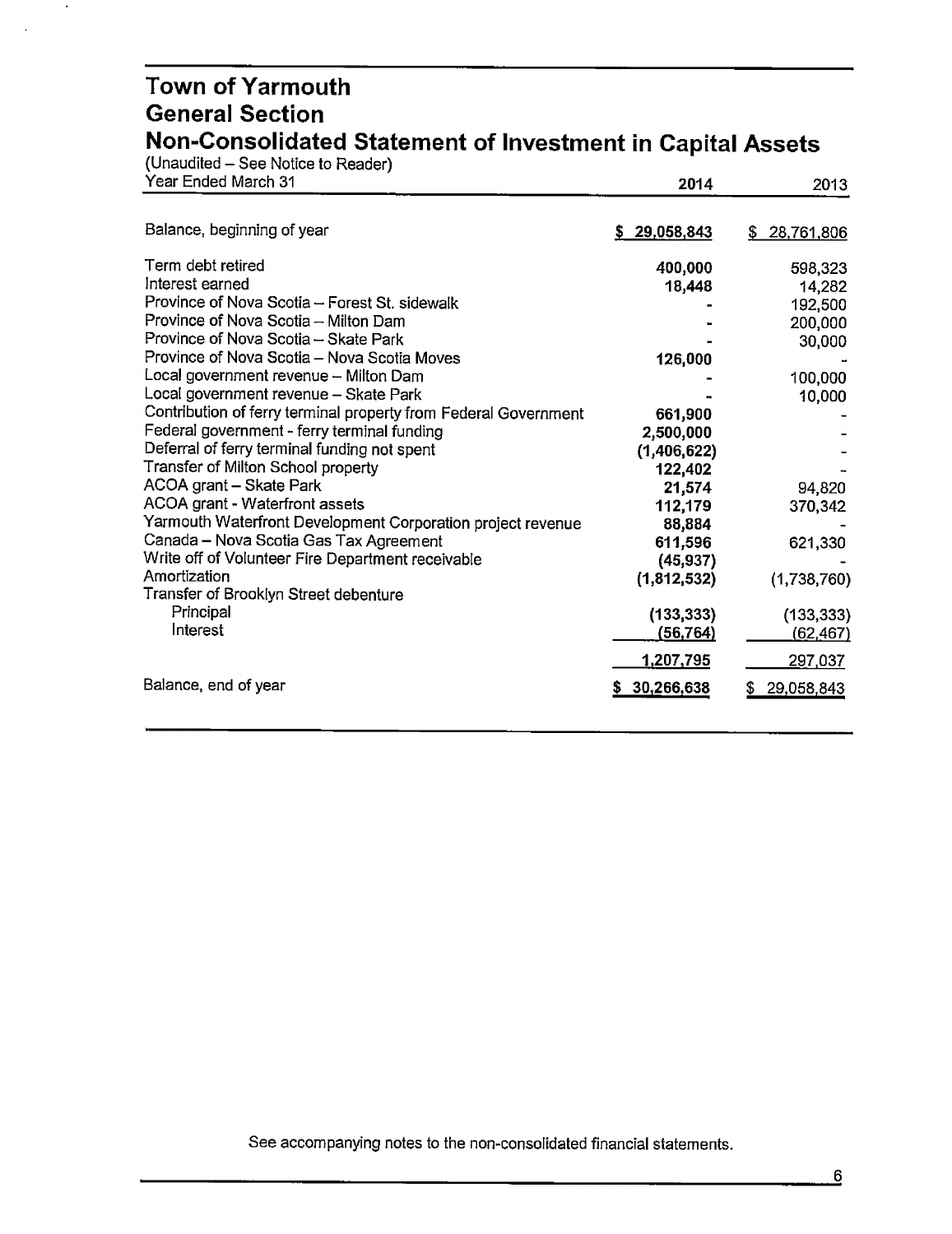#### **Town of Yarmouth General Section Non-Consolidated Tangible Capital Assets**

(Unaudited – See Notice to Reader)

| March 31 |  |
|----------|--|
|          |  |
|          |  |

 $\blacksquare$ 

 $\ddot{\phantom{a}}$ 

| March 31                                                                                                                                                                                                                       |                                                                                  |                                                                                                                                 |                                                                                                                  | 2014                                                                                                                       | 2013                                                                                                                       |
|--------------------------------------------------------------------------------------------------------------------------------------------------------------------------------------------------------------------------------|----------------------------------------------------------------------------------|---------------------------------------------------------------------------------------------------------------------------------|------------------------------------------------------------------------------------------------------------------|----------------------------------------------------------------------------------------------------------------------------|----------------------------------------------------------------------------------------------------------------------------|
|                                                                                                                                                                                                                                | <b>Useful</b><br><u>Life</u>                                                     | <u>Cost</u>                                                                                                                     | <b>Accumulated</b><br>Amortization                                                                               | <b>Net Book</b><br>Value                                                                                                   | Net Book<br>Value                                                                                                          |
| Land<br>Land improvements<br>Municipal buildings<br>Buildings - Events Shelter<br>Buildings - Plants<br>Landfill<br>Machinery and equipment<br><b>Vehicles</b><br>Wharves<br>Engineered structures<br>Streets, roads and curbs | Indefinite<br>25<br>25-40<br>25<br>$20 - 25$<br>25<br>$10 - 15$<br>5<br>25<br>25 | \$<br>3,851,503<br>2,972,221<br>8,622,328<br>84,704<br>1,457,556<br>1,937,069<br>2,232,410<br>498,256<br>3,100,086<br>8,657,199 | \$<br>1,063,145<br>2,542,702<br>20,217<br>373,131<br>1,117,791<br>1,437,668<br>269,450<br>1,875,540<br>2,447,564 | 3,851,503<br>s<br>1,909,076<br>6,079,626<br>64,487<br>1,084,425<br>819,278<br>794,742<br>228,806<br>1,224,546<br>6,209,635 | 3,348,812<br>S<br>1,748,991<br>4,835,092<br>67,878<br>1,142,936<br>908,204<br>886,800<br>136,431<br>1,348,547<br>6,555,441 |
| Traffic and street lights<br>Sidewalks<br>Sewer lines<br>Dam                                                                                                                                                                   | 25<br>25<br>50<br>25                                                             | 738,898<br>5,217,474<br>20,575,169<br>776,224<br>\$60,721.097                                                                   | 171,839<br>1,726,001<br>7,339,002<br>56,413<br>\$20,440,463                                                      | 567,059<br>3,491,473<br>13,236,167<br>719,811<br>\$40,280,634                                                              | 585,715<br>3,082,476<br>13,647,670<br>741,053<br>\$39,036,046                                                              |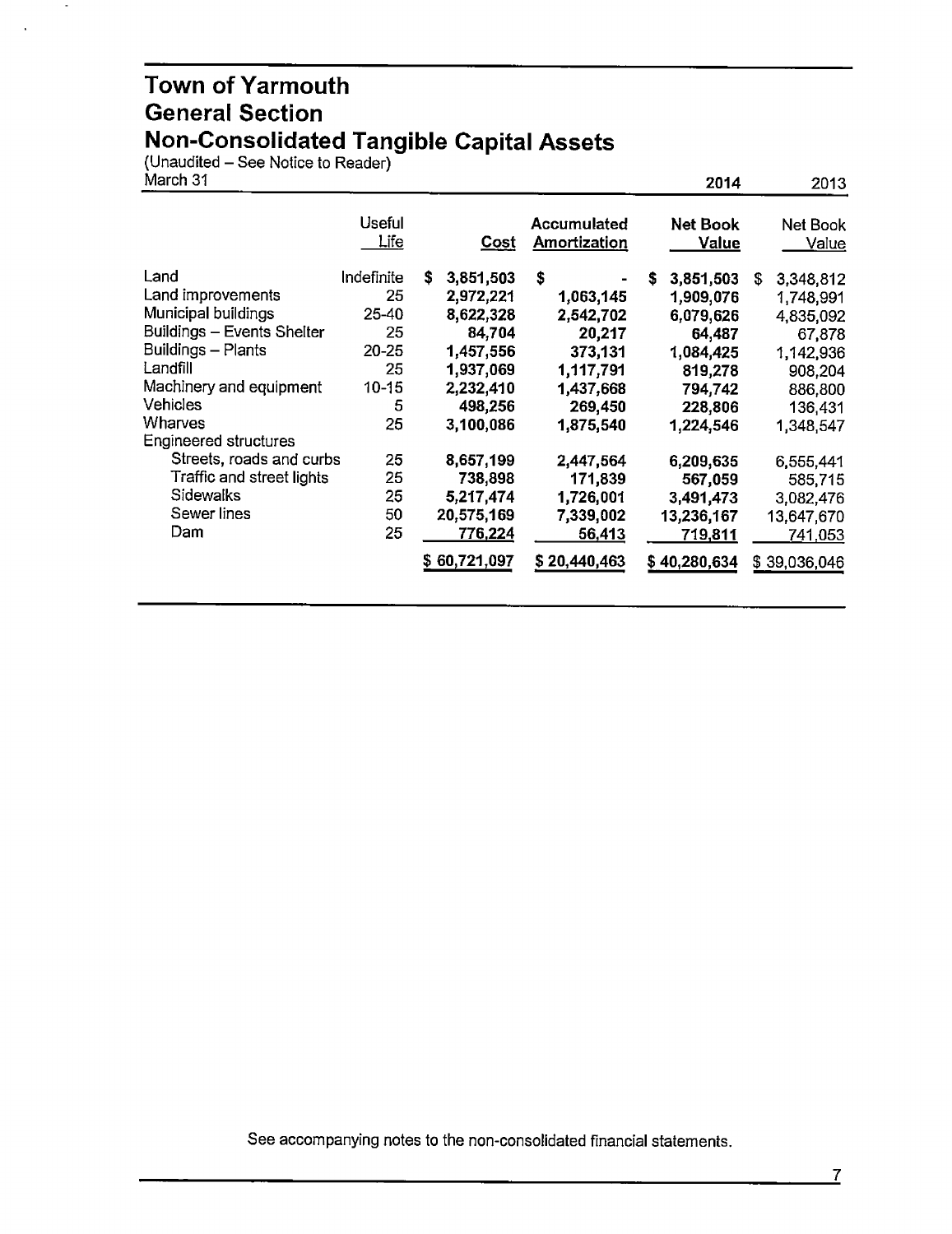| <b>Town of Yarmouth</b><br><b>General Section</b>                                        |             |                |
|------------------------------------------------------------------------------------------|-------------|----------------|
| Non-Consolidated School Capital Fund Balance Sheet<br>(Unaudited - See Notice to Reader) |             |                |
| March 31                                                                                 | 2014        | 2013           |
| <b>Assets</b><br>School buildings                                                        | \$1,867,461 | \$1,989,863    |
| <b>Equity</b><br>Investment in capital assets                                            | \$1,867,461 | 1,989,863<br>S |

 $\bullet$ 

 $\bar{\mathbf{v}}$ 

 $\sim$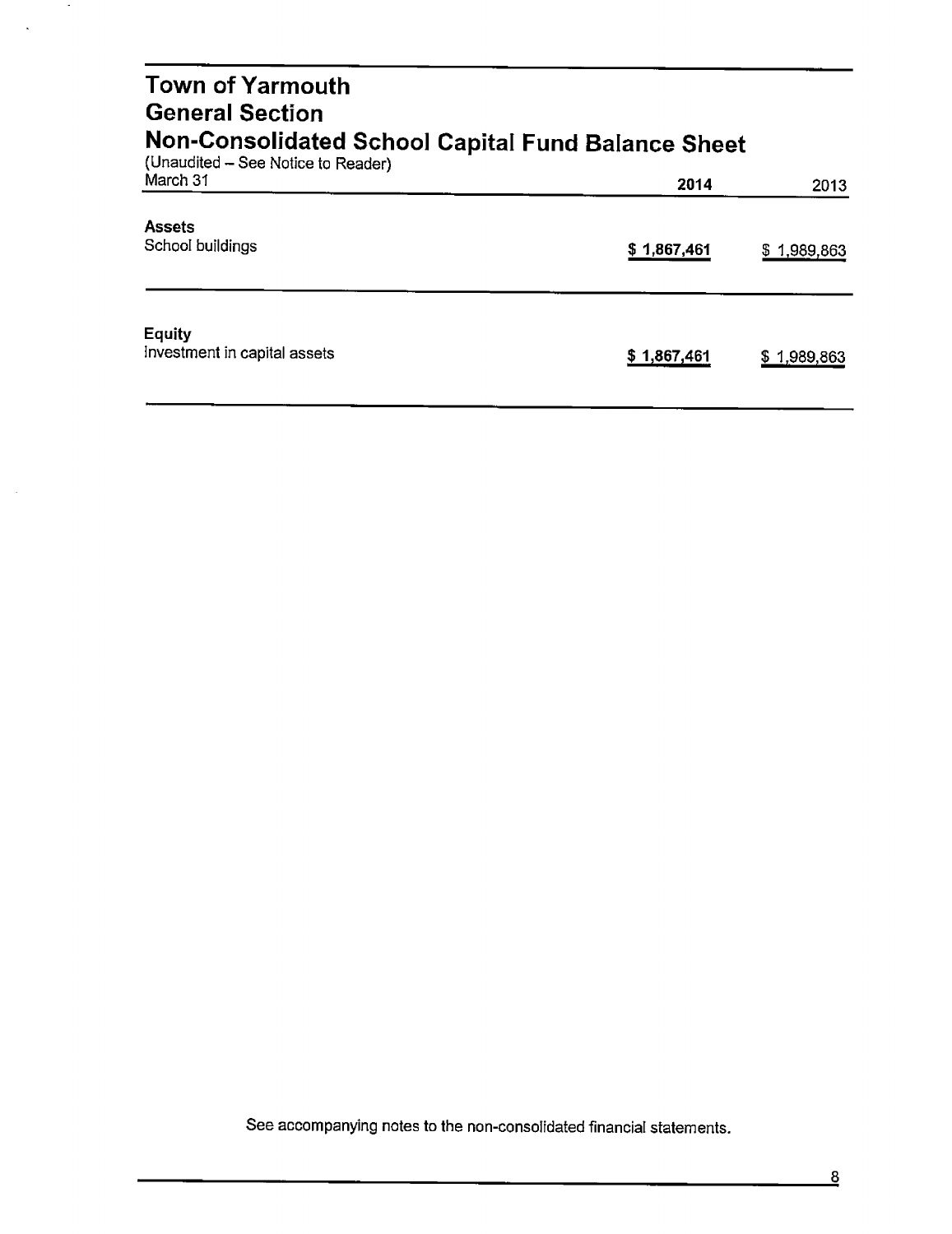(Unaudited – See Notice to Reader)

 $\blacksquare$ 

 $\overline{a}$ 

| Year Ended March 31                                                     |                      | 2014             |                  |  |  |
|-------------------------------------------------------------------------|----------------------|------------------|------------------|--|--|
|                                                                         | <b>Budget</b>        | <b>Actual</b>    | Actual           |  |  |
| Taxes<br>1.                                                             |                      |                  |                  |  |  |
| Assessable property                                                     |                      |                  |                  |  |  |
| Residential                                                             | S.<br>4,837,191      | 4,864,674<br>S.  | S<br>4,853,650   |  |  |
| Commercial<br>Based on taxable assessments<br>Resource                  | 5,704,413            | 5,746,167        | 5,856,337        |  |  |
| Forest and farm acreage                                                 | 155                  | 160              | 158              |  |  |
| Taxable assessments                                                     | 10,658               | 10,028           | 10,110           |  |  |
| Area rates<br>Garbage collection                                        | 428,000              | 432,697          | 430,745          |  |  |
| Sewer entrances                                                         | 2,400                | 2,400            | 2,400            |  |  |
| Sewer rates                                                             | 948,108              | 845,712          | 785,080          |  |  |
|                                                                         | 11,930,925           | 11,901,838       | 11,938,480       |  |  |
|                                                                         |                      |                  |                  |  |  |
| <b>Business property</b>                                                |                      |                  |                  |  |  |
| Business occupancy                                                      |                      |                  | 129,213          |  |  |
| Based on revenue (Aliant)<br>Power Corporation                          | 67,225               | 72,593           | 70,156           |  |  |
| <b>HST</b> rebate                                                       | 15,044<br>80,000     | 14,153<br>80,794 | 15,044<br>80,094 |  |  |
|                                                                         |                      |                  |                  |  |  |
| Other taxes                                                             | <u>162,269</u>       | <u>167,540</u>   | 294,507          |  |  |
| Deed transfer tax                                                       | 110,000              | 167,678          | <u>117,543</u>   |  |  |
|                                                                         | \$12,203,194         | \$12,237,056     | \$12,350,530     |  |  |
| 2.<br>Grants in lieu of taxes                                           |                      |                  |                  |  |  |
| Federal government                                                      | \$<br>226,600        | 217,117<br>\$    | \$<br>227,162    |  |  |
| Provincial government                                                   |                      |                  |                  |  |  |
| Property of supported institutions<br>Fire protection                   | 887,000              | 875,533          | 889,315          |  |  |
| Port Authority of Yarmouth                                              | 26,500<br>40,000     | 27,637<br>40,000 | 26,969           |  |  |
| Medical clinic                                                          | 42,000               | 43,165           | 41,362<br>42,429 |  |  |
| Southwest Regional School Board                                         | 10,000               | 10,000           | 10,000           |  |  |
|                                                                         | \$<br>1,232,100      | \$<br>1,213,452  | \$<br>1,237,237  |  |  |
|                                                                         |                      |                  |                  |  |  |
| 3.<br>Services provided to other governments<br>Other local governments |                      |                  |                  |  |  |
| Protective services                                                     | \$<br>584,151        | \$<br>583,088    | \$<br>619,629    |  |  |
| Environmental health services                                           | 140,000              | 175,486          | 156,611          |  |  |
|                                                                         | \$<br><u>724,151</u> | \$<br>758,574    | \$<br>776,240    |  |  |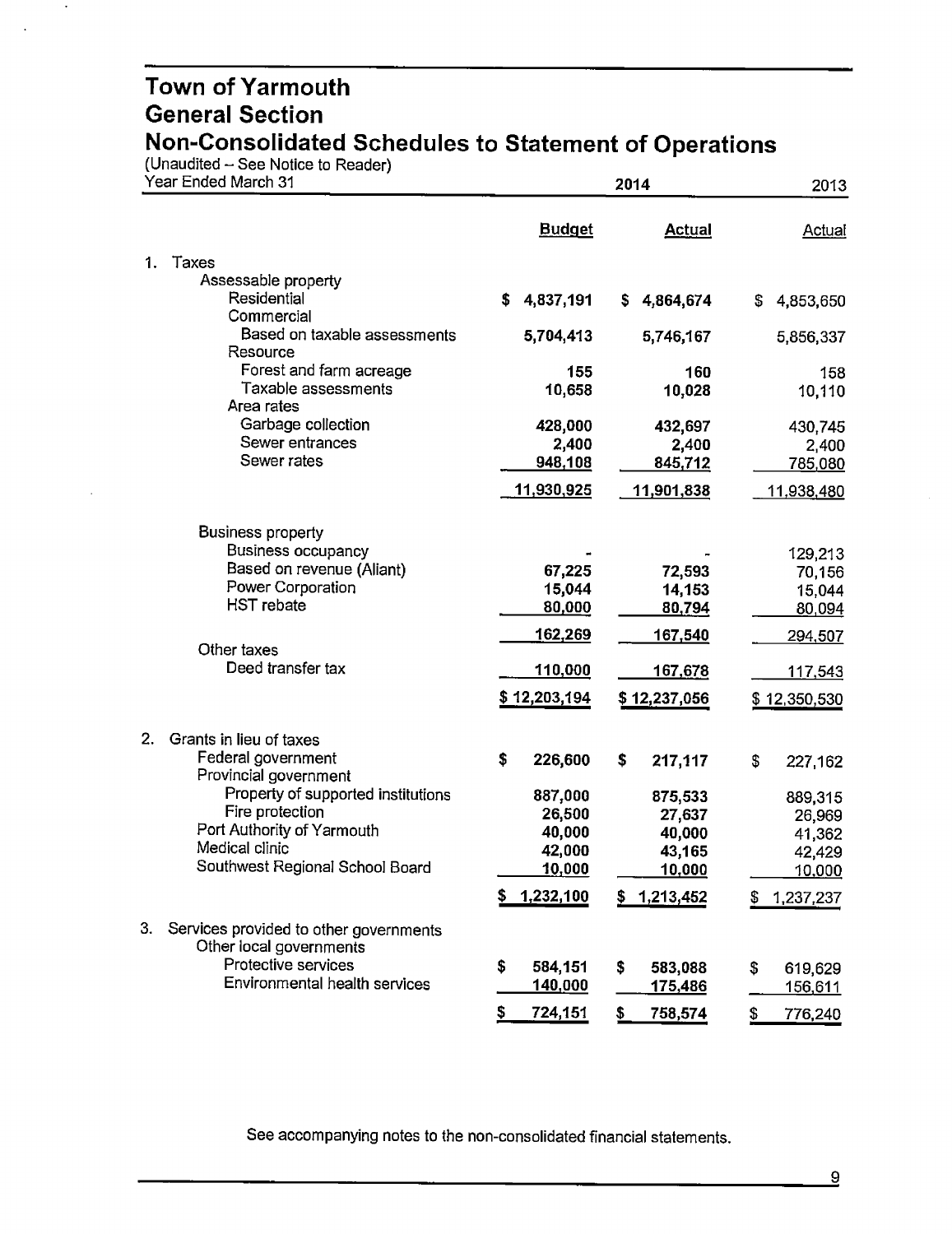(Unaudited – See Notice to Reader)

 $\mathcal{A}$ 

 $\ddot{\phantom{a}}$ 

| Year Ended March 31                                                                                                                                                                                                                        |                                                                                                                 | 2014                                                                                                            | 2013                                                                                                          |
|--------------------------------------------------------------------------------------------------------------------------------------------------------------------------------------------------------------------------------------------|-----------------------------------------------------------------------------------------------------------------|-----------------------------------------------------------------------------------------------------------------|---------------------------------------------------------------------------------------------------------------|
|                                                                                                                                                                                                                                            | <b>Budget</b>                                                                                                   | <b>Actual</b>                                                                                                   | <b>Actual</b>                                                                                                 |
| Sales of services<br>4.<br>General government services<br>First Nation fire protection<br>Parking<br>Rentals<br>Fines                                                                                                                      | \$<br>500<br>9,000<br>38,000<br>18,000<br>65,500                                                                | \$<br>989<br>9,926<br>41,127<br>18,237<br>\$<br>70,279                                                          | \$<br>880<br>9,751<br>40,690<br>19,763<br>71,084                                                              |
| 5.<br>Other revenue from own sources<br>Licenses and permits<br>Fines<br>Rentals<br>Return on investments<br>Penalties and interest on taxes<br>Organic tipping fees<br>Fire Department recoveries<br>Marketing Room Levy<br>Miscellaneous | \$<br>28,550<br>20,000<br>547,003<br>65,000<br>191,600<br>516,000<br>29,000<br>70,000<br>117,550<br>\$1,584,703 | \$<br>31,996<br>28,891<br>552,204<br>90,521<br>169,504<br>515,718<br>28,800<br>75,763<br>127,590<br>\$1,620,987 | \$<br>27,992<br>20,184<br>553,879<br>65,801<br>207,116<br>516,757<br>27,447<br>82,062<br>125,253<br>1,626,491 |
| 6.<br>Unconditional transfers from other governments<br>Provincial government<br>Department of Transportation<br>Machinery and equipment<br><b>Equalization Grant</b><br><b>Foundation Grant</b>                                           | \$<br>213<br>605,608<br>50,000<br>\$<br>655,821                                                                 | \$<br>213<br>605,608<br>50,000<br>655,821                                                                       | S<br>207<br>541,100<br>50,000<br>591,307                                                                      |
| 7.<br>Conditional transfers from federal/<br>provincial governments<br>Economic council<br>Downtown revitalization                                                                                                                         | \$<br>\$                                                                                                        | \$<br>27,987<br>\$<br>27,987                                                                                    | S<br>149,628<br>2,598<br>\$<br>152,226                                                                        |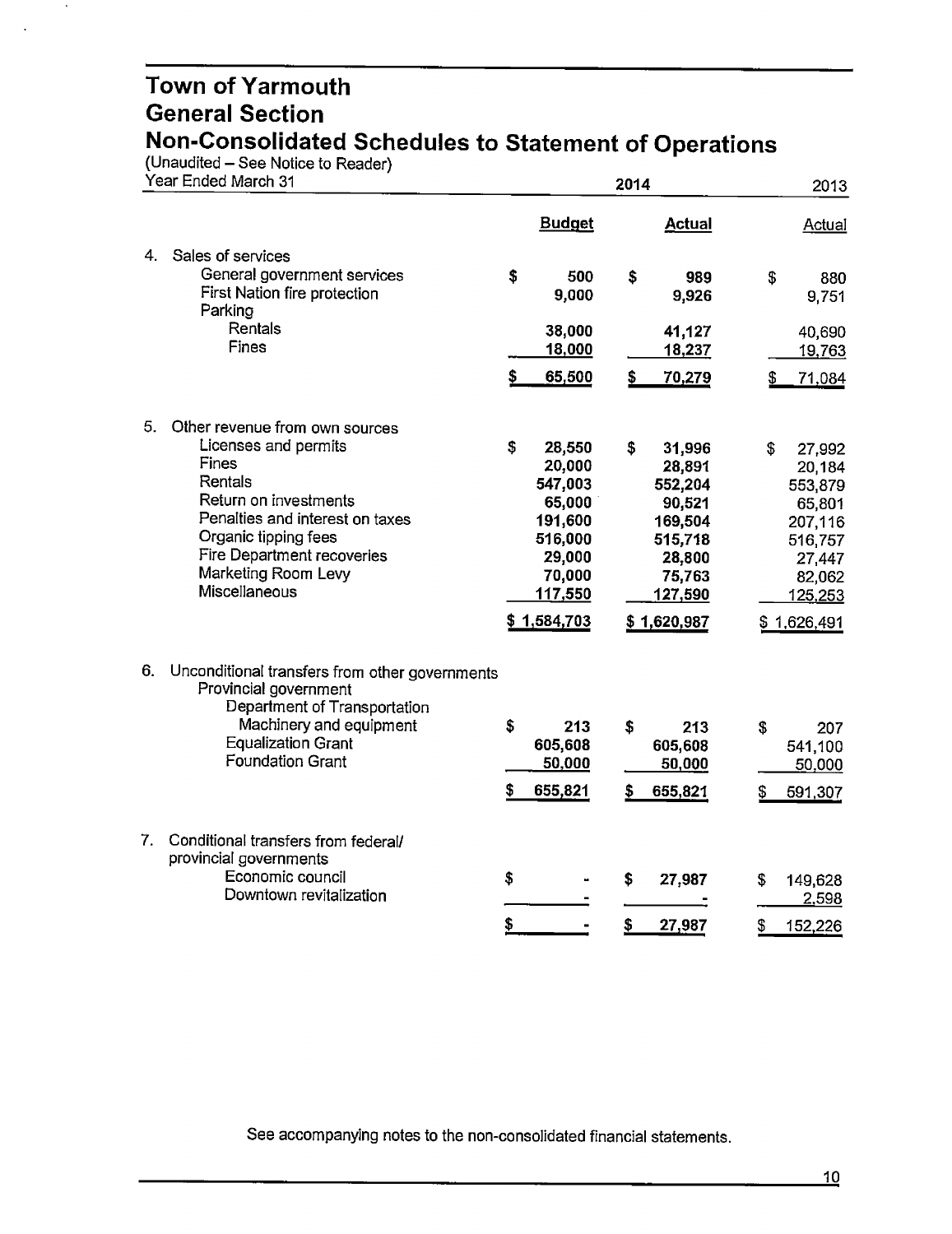(Unaudited – See Notice to Reader)

 $\bullet$ 

 $\ddot{\phantom{a}}$ 

| Year Ended March 31 |                                                                                                            | 2014 |                    |    | 2013                         |    |                     |
|---------------------|------------------------------------------------------------------------------------------------------------|------|--------------------|----|------------------------------|----|---------------------|
|                     |                                                                                                            |      | <b>Budget</b>      |    | <b>Actual</b>                |    | <b>Actual</b>       |
| 8.                  | Other transfers<br>Sick accrual<br>Water utility dividend<br><b>Transfer from Capital Reserve</b>          | \$   | 134,664<br>100,000 | \$ | 127,412<br>100,000<br>43,495 | S  | 127,412<br>100,000  |
|                     |                                                                                                            | \$   | 234,664            | \$ | 270,907                      | \$ | 227,412             |
|                     | Total revenue                                                                                              |      | \$16,700,133       |    | \$16,855,063                 |    | <u>\$17,032,527</u> |
| 9.                  | General government services<br>Legislative<br>Mayor<br>Remuneration                                        | \$   | 41,120             | \$ | 40,769                       | S  | 38,995              |
|                     | Council<br>Remuneration                                                                                    |      | 132,458            |    | 131,544                      |    | 129,050             |
|                     | <b>Expenses</b>                                                                                            |      | 13,900             |    | 21,018                       |    | 24,572              |
|                     | Other                                                                                                      |      | 99,976             |    | 89,473                       |    | 86,569              |
|                     |                                                                                                            |      | 287,454            |    | 282,804                      |    | 279,186             |
|                     | General administrative                                                                                     |      |                    |    |                              |    |                     |
|                     | Administrative                                                                                             |      | 777,180            |    | 749,480                      |    | 799,825             |
|                     | Amortization                                                                                               |      | 78,805             |    | 81,907                       |    | 78,805              |
|                     | Post employment benefits                                                                                   |      | 20,000             |    |                              |    | 21,377              |
|                     | Financial management                                                                                       |      | 30,000             |    | 36,490                       |    | 37,308              |
|                     | Taxation<br>Reduced taxation - Sections 69 & 71                                                            |      | 335,000            |    |                              |    |                     |
|                     |                                                                                                            |      |                    |    | 316,041                      |    | 325,229             |
|                     |                                                                                                            |      | 1,240,985          |    | 1,183,918                    |    | 1,262,544           |
|                     | Other general government services<br>Conventions and delegations<br>General accident and damage claims and |      | 38,850             |    | 33,179                       |    | 24,263              |
|                     | public liability insurance                                                                                 |      | 20,832             |    | 24,338                       |    | 17,660              |
|                     | Grants to organizations                                                                                    |      | 80,000             |    | 69,641                       |    | 88,697              |
|                     | Other                                                                                                      |      | 19,500             |    | 10,189                       |    | 21,457              |
|                     |                                                                                                            |      | 159,182            |    | 137,347                      |    | <u>152,077</u>      |
|                     |                                                                                                            | \$   | 1,687,621          | \$ | 1,604,069                    |    | \$1,693,807         |
|                     |                                                                                                            |      |                    |    |                              |    |                     |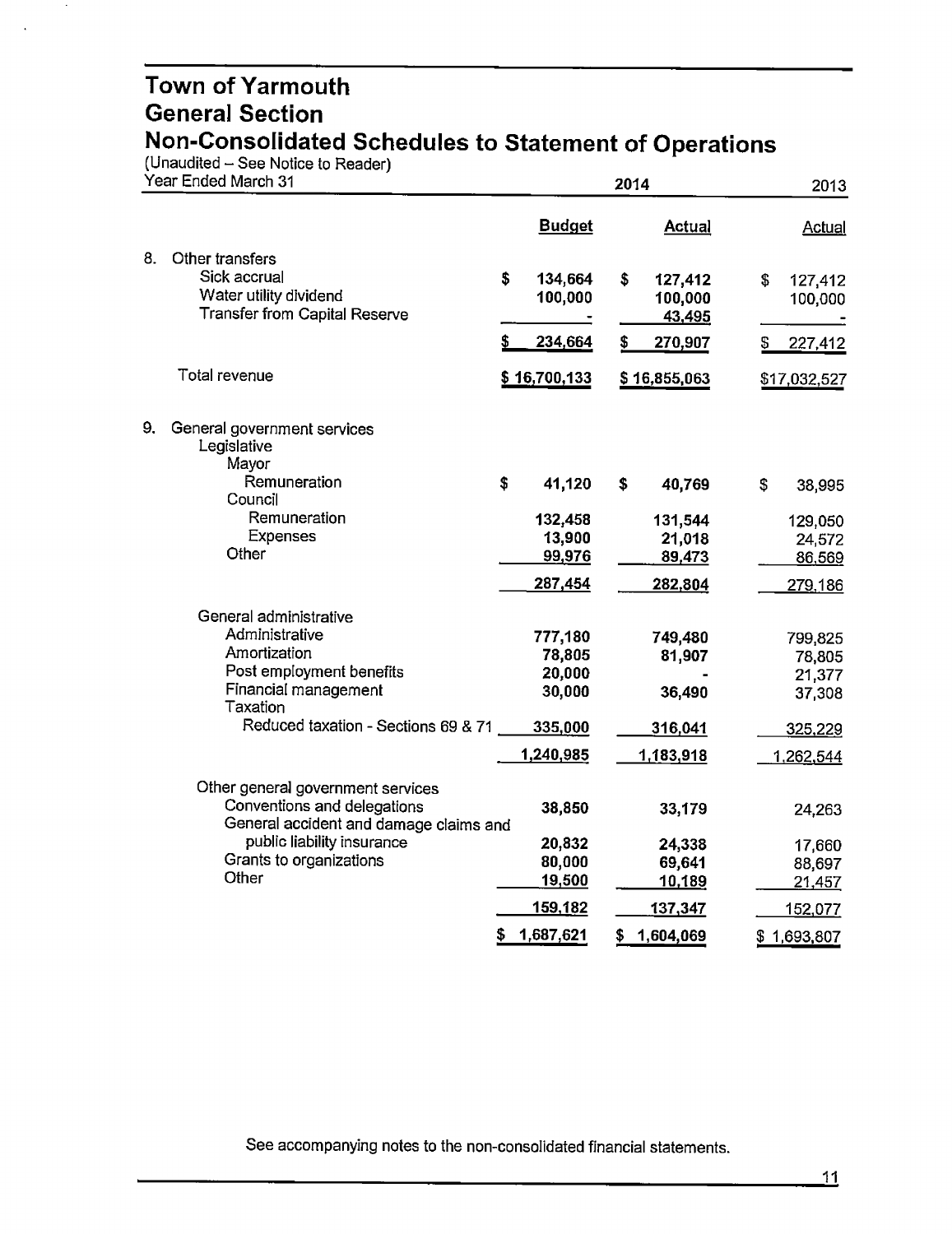(Unaudited – See Notice to Reader)

| Year Ended March 31                |                   | 2014               |               |  |
|------------------------------------|-------------------|--------------------|---------------|--|
|                                    | <b>Budget</b>     | <b>Actual</b>      | Actual        |  |
| 10. Protective services            |                   |                    |               |  |
| Police protection                  |                   |                    |               |  |
| Administration                     | \$<br>178,646     | \$<br>177,169      | \$<br>174,632 |  |
| Amortization                       | 15,000            | 24,558             | 16,499        |  |
| <b>RCMP</b> contract               | 1,740,000         | 1,721,193          | 1,663,604     |  |
| <b>RCMP Telecom Service</b>        | 158,000           | 145,084            | 165,337       |  |
| Police station and buildings       | 46,640            | 45,022             | 45,285        |  |
|                                    | 2,138,286         | 2,113,026          | 2,065,357     |  |
| Law enforcement                    |                   |                    |               |  |
| Administration                     | 47,639            | 40,576             | 41,926        |  |
| Fire protection                    |                   |                    |               |  |
| Administration                     | 123,300           | 108,695            | 92,714        |  |
| Amortization                       | 113,630           | 113,631            | 113,631       |  |
| Fire fighting force                | 1,092,597         | 1,112,966          | 1,094,439     |  |
| Water supply and hydrants          | 385,980           | 388,947            | 391,565       |  |
| Fire station and buildings         | 258,676           | 255,984            | 268,717       |  |
| Firefighting equipment             | 309,188           | 307,317            | 346,818       |  |
| Other                              | 53,500            | 76,184             | 54,275        |  |
|                                    | 2,336,871         | 2,363,724          | 2,362,159     |  |
| Other<br><b>Building inspector</b> |                   |                    |               |  |
| Animal and pest control            | 100,539<br>30,400 | 91,245             | 96,832        |  |
| <b>Emergency Measures</b>          | 35,000            | 26,095<br>16,504   | 30,488        |  |
|                                    |                   |                    | 39,521        |  |
|                                    | 165,939           | 133,844            | 166,841       |  |
|                                    | \$4,688,735       | <u>\$4,651,170</u> | \$4,636,283   |  |
| 11. Transportation services        |                   |                    |               |  |
| Amortization                       | \$<br>610,153     | \$<br>659,721      | \$<br>610,147 |  |
| Common services                    | 867,907           | 889,231            | 932,653       |  |
| Road transport                     |                   |                    |               |  |
| General equipment                  | 243,646           | 258,942            | 231,011       |  |
| Workshops and buildings            | 74,770            | 82,841             | 86,489        |  |
| Roads and streets                  | 555,000           | 483,661            | 495,779       |  |
| <b>Street lighting</b>             | 165,000           | 152,826            | 160,552       |  |
| Parking                            | 43,772            | 45,920             | 63,473        |  |
| <b>Traffic services</b>            | 105,540           | 91,796             | 80,640        |  |
| Public transit                     | 60,000            | 60,000             | 60,000        |  |
|                                    | \$2,725,788       | <u>\$2,724,938</u> | \$2,720,744   |  |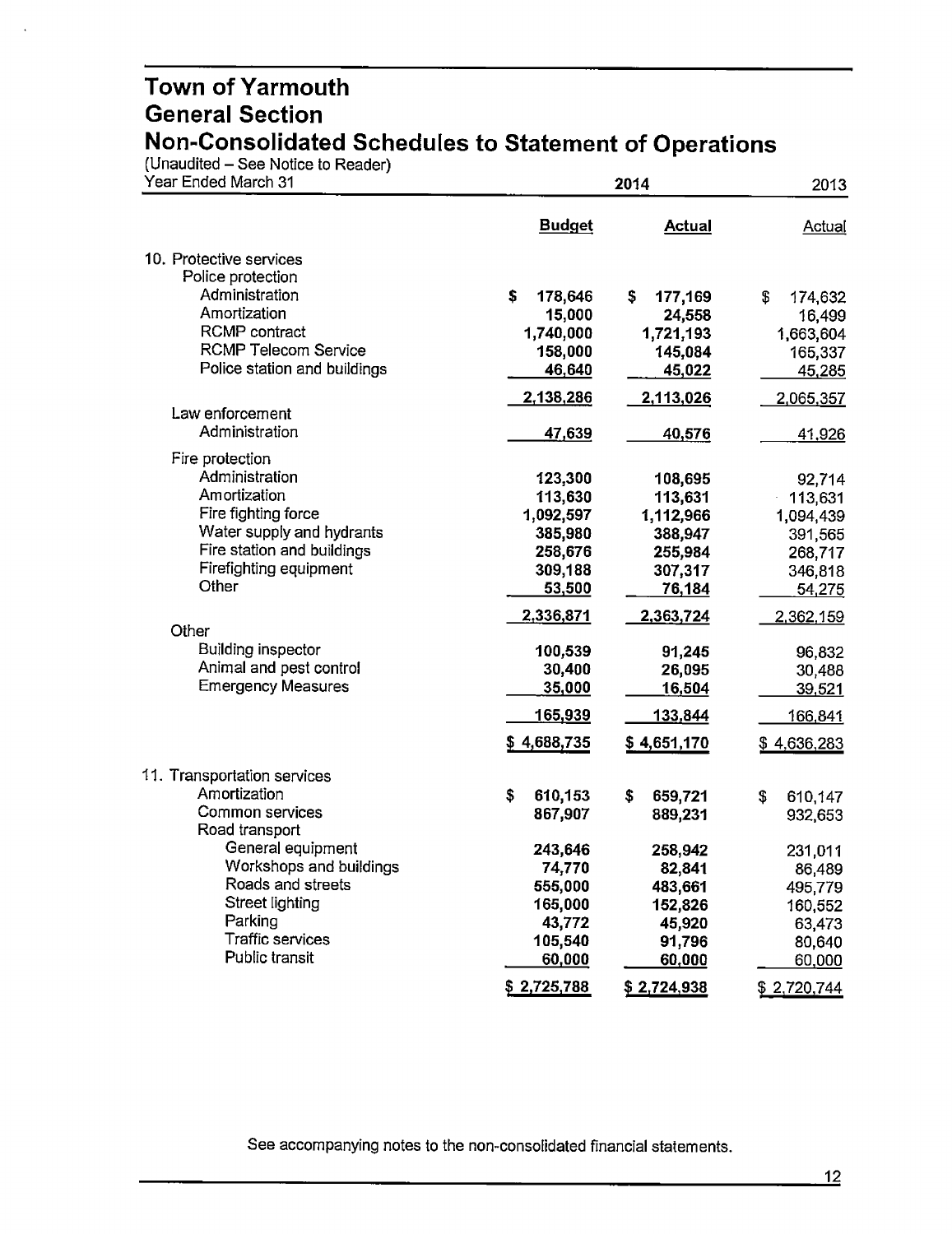(Unaudited – See Notice to Reader)

 $\bar{a}$ 

| Year Ended March 31                                                                                                                                                                                                                                                                                                                                                                                                                                                                                                                                                    |                                                                                                                                                                    | 2014                                                                                                                                                                      | 2013                                                                                                                                                                                    |
|------------------------------------------------------------------------------------------------------------------------------------------------------------------------------------------------------------------------------------------------------------------------------------------------------------------------------------------------------------------------------------------------------------------------------------------------------------------------------------------------------------------------------------------------------------------------|--------------------------------------------------------------------------------------------------------------------------------------------------------------------|---------------------------------------------------------------------------------------------------------------------------------------------------------------------------|-----------------------------------------------------------------------------------------------------------------------------------------------------------------------------------------|
|                                                                                                                                                                                                                                                                                                                                                                                                                                                                                                                                                                        | <b>Budget</b>                                                                                                                                                      | <b>Actual</b>                                                                                                                                                             | <b>Actual</b>                                                                                                                                                                           |
| 12. Environmental health services<br>Amortization<br>Sewage collection and disposal<br>Landfill operations<br>Solid waste reduction<br>Landfill closure<br>Compost facility operations                                                                                                                                                                                                                                                                                                                                                                                 | \$<br>570,436<br>974,314<br>447,180<br>45,132<br>27,000<br>675,028<br>\$2,739,090                                                                                  | S.<br>559,774<br>1,014,178<br>480,764<br>35,206<br>28,567<br>686,706<br>\$2,805,195                                                                                       | \$<br>570,436<br>918,129<br>597,924<br>34,442<br>25,461<br>635,842<br>\$2,782,234                                                                                                       |
| 13. Environmental development services<br>Planning and zoning<br>Waterfront Development Corporation Limited<br>Heritage inventory project / 250 <sup>th</sup> Anniversary<br>Development Authority Marketing Levy<br>Physician search<br>Yarmouth Area Industrial Commission<br>Main Street Development<br>Tourism Association grant<br>Mariners Centre Management Board<br>GIS Technology project<br>Yarmouth International Airport Corporation<br>Medical clinics<br>Community events<br>Ferry service<br>Development studies and promotions<br>Economic Development | \$<br>274,327<br>130,000<br>50,180<br>74,000<br>85,000<br>112,134<br>95,000<br>62,500<br>45,000<br>47,474<br>188,000<br>100,000<br>75,000<br>40,000<br>\$1,378,615 | s<br>265,197<br>277,358<br>59,191<br>75,489<br>70,300<br>56,176<br>121,440<br>89,017<br>85,064<br>40,787<br>283,555<br>75,700<br>75,156<br>32,632<br>7,974<br>\$1,615,036 | \$<br>255,850<br>251,943<br>54,255<br>71,475<br>45,144<br>59,265<br>79,001<br>50,348<br>162,163<br>34,502<br>197,724<br>104,317<br>21,341<br>15,461<br>19,226<br>184,409<br>\$1,606,424 |
| 14. Recreation and cultural services<br>Amortization<br><b>Recreation facilities</b><br>Parks and playgrounds<br>Cultural buildings and facilities<br>Sweeney's Museum<br>Town property maintenance<br>Waterfront maintenance<br>Other recreational and cultural services<br>Programs<br><b>YMCA</b><br>Tree program                                                                                                                                                                                                                                                   | \$<br>330,574<br>562,680<br>37,635<br>60,000<br>157,541<br>6,960<br>59,000<br>37,500<br>\$1,251,890                                                                | \$<br>372,941<br>551,353<br>32,618<br>31,851<br>160,130<br>7,309<br>59,004<br>30,012<br>\$1,245,218                                                                       | \$<br>349,242<br>534,360<br>31,271<br>9,607<br>186,132<br>6,695<br>59,004<br><u>22,187</u><br>\$1,198,498                                                                               |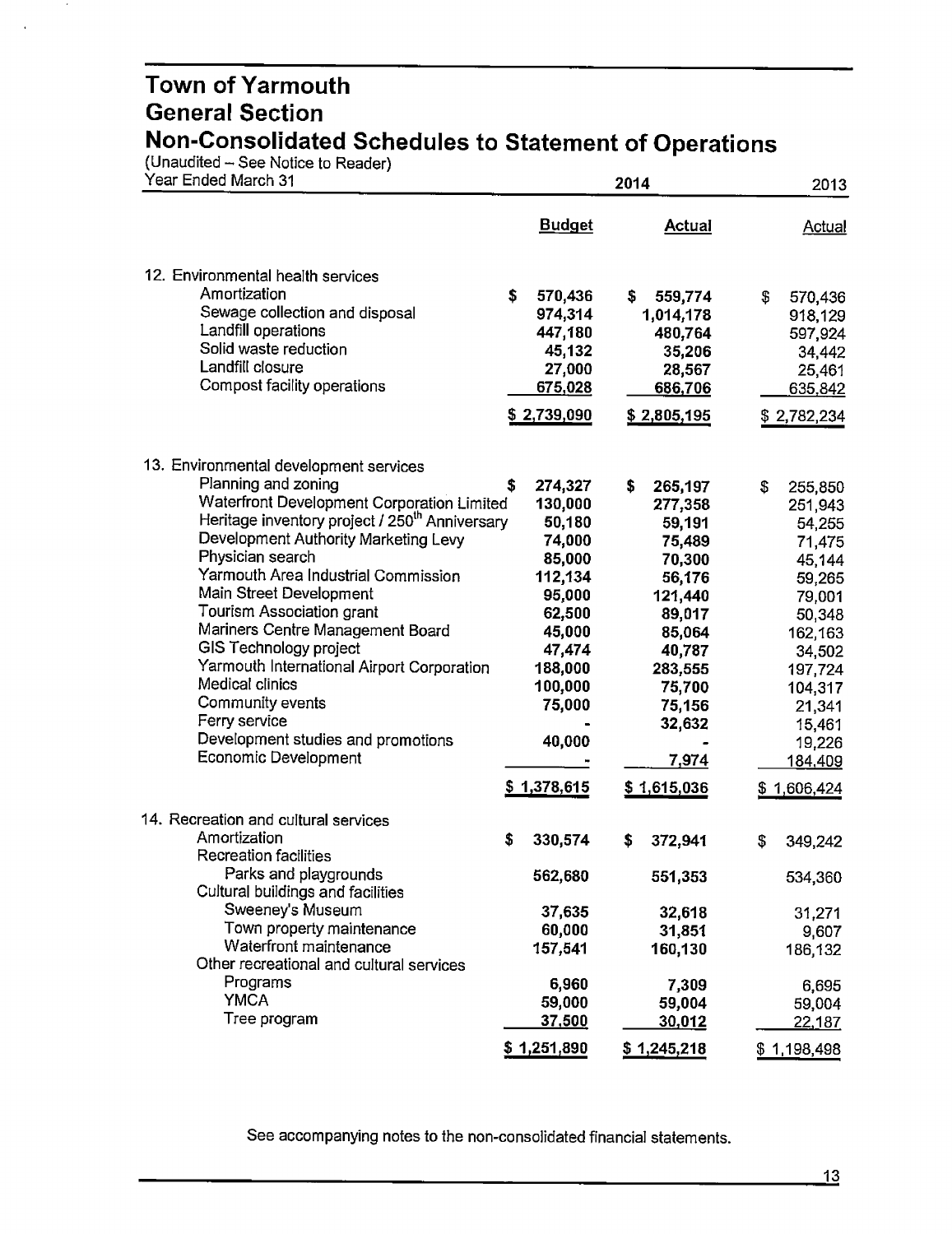(Unaudited – See Notice to Reader)

 $\mathcal{A}$ 

| Year Ended March 31                           |               | 2014          |                      |  |
|-----------------------------------------------|---------------|---------------|----------------------|--|
|                                               | <b>Budget</b> | <b>Actual</b> | <b>Actual</b>        |  |
| 15. Fiscal services                           |               |               |                      |  |
| Debt charges                                  |               |               |                      |  |
| Interest on short term borrowings             | S<br>5,000    | \$            | \$<br>3,461          |  |
| Interest on long-term debt                    | 115,440       | 111,485       | 129,677              |  |
| Principal installments on long-term debt      | 266,667       | 266,667       | 465,014              |  |
| Loss on disposal of assets                    |               | 71,986        |                      |  |
| Transfers to own reserves, funds and agencies |               |               |                      |  |
| Valuation and allowances                      |               |               |                      |  |
| Uncollectible taxes                           | 27,500        | 5,233         | 50,357               |  |
| Other uncollectible amounts                   |               | 120,017       | (5,676)              |  |
| Other funds                                   |               |               |                      |  |
| Capital Reserve fund                          | 20,000        | 20,000        | 146,380              |  |
| Own Agencies                                  |               |               |                      |  |
| Levy for Business Improvement District        |               |               |                      |  |
| Committee                                     |               | 576           | (17, 844)            |  |
| Conditional transfers to other governments    |               |               |                      |  |
| and agencies                                  |               |               |                      |  |
| Regional library                              | 44,619        | 44,619        | 44,619               |  |
| Southwest Regional School Board               | 1,309,296     | 1,309,284     | 1,295,592            |  |
| Public Housing                                | 201,047       | 201,047       | 185,342              |  |
| Correctional appropriation                    | 94,913        | 94,913        | 97,389               |  |
| Assessment services                           | 93,195        | 93,195        | 96,309               |  |
| Auditor general services                      | 12,000        |               | 12,000               |  |
|                                               | 2,189,677     | \$2,339,022   | 2,502,620<br>£       |  |
| Total expenditures                            | \$16,661,416  | \$16,984,648  | <u>\$17,140,</u> 610 |  |
|                                               |               |               |                      |  |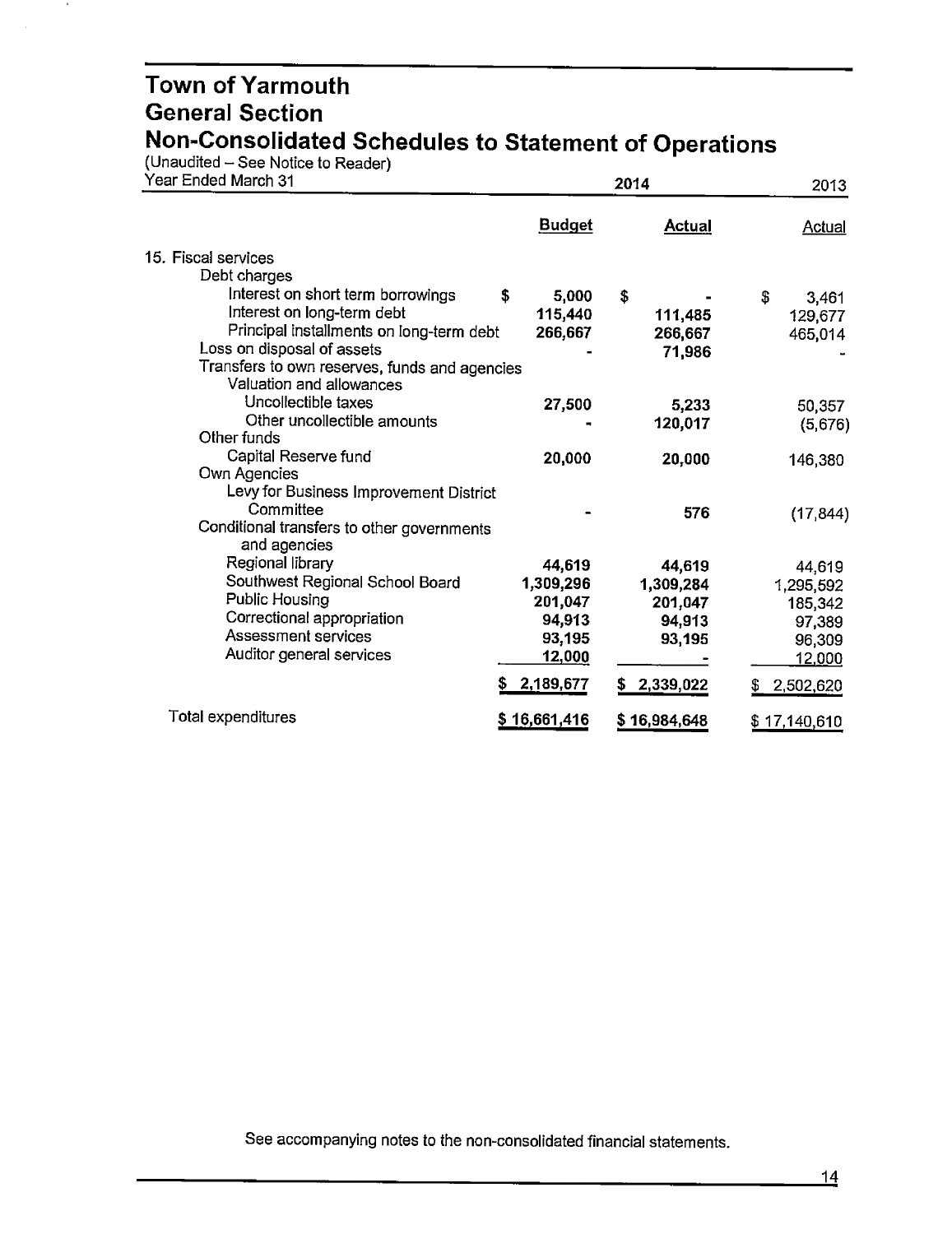#### **Town of Yarmouth Water Utility Non-Consolidated Statement of Operations**

(Unaudited – See Notice to Reader)

 $\bullet$ 

| Year Ended March 31                                   |               | 2014        |              |  |
|-------------------------------------------------------|---------------|-------------|--------------|--|
|                                                       | <b>Budget</b> | Actual      | Actual       |  |
| Operating revenues                                    |               |             |              |  |
| Domestic, commercial and industrial water             | \$1,929,793   | \$1,920,801 | \$1,922,003  |  |
| Public fire protection                                | 479,773       | 482,359     | 482,556      |  |
| Other                                                 | 17,750        | 12,395      | 15,310       |  |
|                                                       | 2,427,316     | 2,415,555   | 2,419,869    |  |
| Operating expenditures                                |               |             |              |  |
| Source of supply (Page 19)                            | 110,138       | 109,922     | 83,960       |  |
| Power and pumping (Page 19)                           | 223,487       | 232,673     | 207,089      |  |
| Water treatment (Page 19)                             | 533,047       | 540,429     | 476,569      |  |
| Transmission and distribution (Page 19)               | 438,344       | 372,610     | 368,828      |  |
| Administrative and general (Page 20)                  | 410,871       | 393,733     | 396,281      |  |
| Amortization                                          | 261,000       | 278,149     | 280,980      |  |
| Taxes                                                 | 79,591        | 82,471      | 79,182       |  |
|                                                       | 2,056,478     | 2,009,987   | 1,892,889    |  |
| Operating profit                                      | 370,838       | 405,568     | 526,980      |  |
| Non-operating expenditures (revenues)<br>Debt charges |               |             |              |  |
| Principal                                             | 120,000       | 120,000     | 219,993      |  |
| Interest                                              | 32,054        | 31,542      | 40,276       |  |
| Dividend to Operating Fund                            | 100,000       | 100,000     | 100,000      |  |
| Capital out of revenue                                | 100,000       |             |              |  |
| Other interest                                        | (3,840)       | (1,060)     | (4, 515)     |  |
|                                                       | 348,214       | 250,482     | 355,754      |  |
| Annual surplus                                        | 22,624        | 155,086     | 171,226      |  |
| Accumulated surplus, beginning of year                |               | 173,159     | 1,933        |  |
| Surplus, end of year                                  |               | 328,245     | 173,159<br>S |  |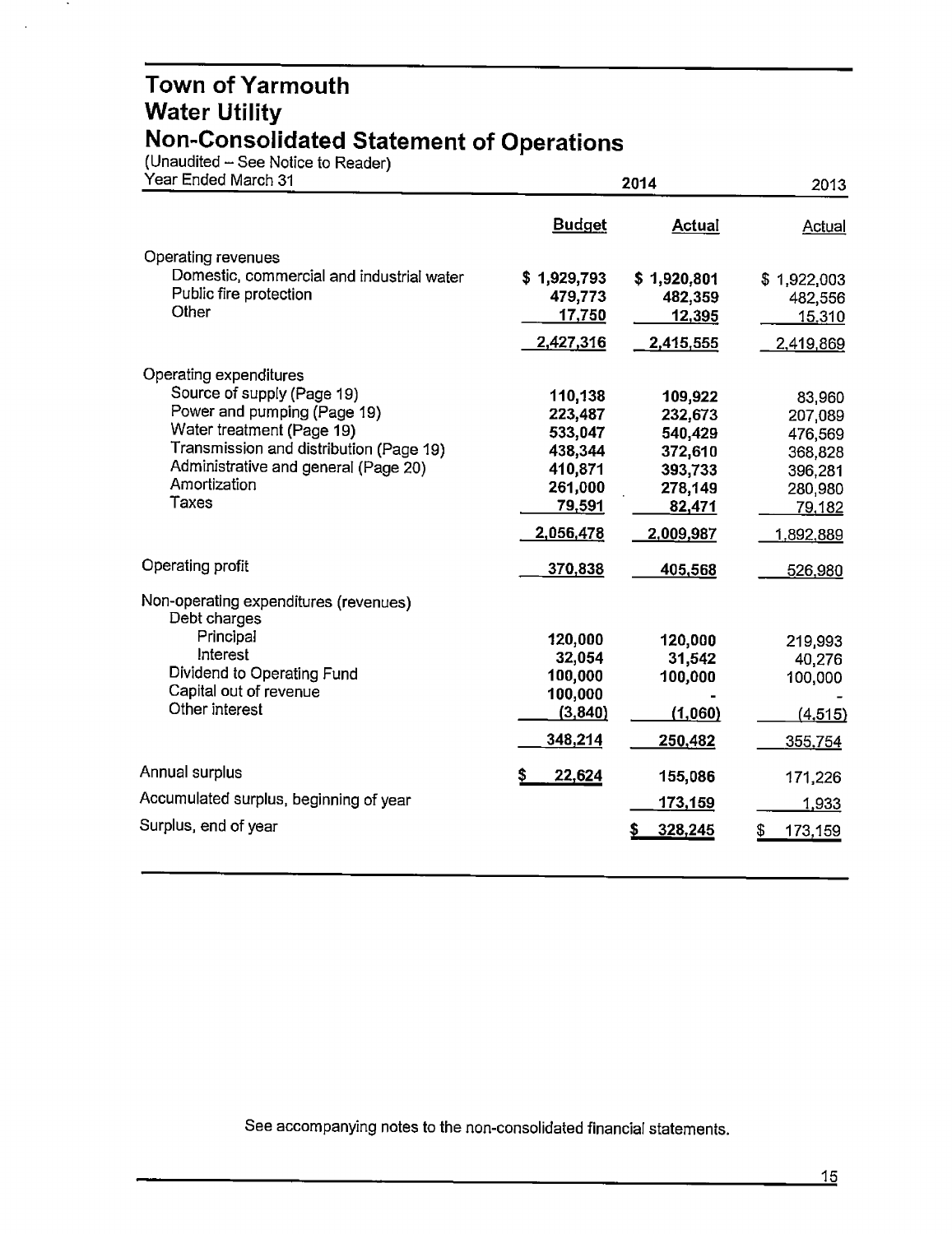#### **Town of Yarmouth Water Utility Non-Consolidated Operating Fund Balance Sheet**

(Unaudited – See Notice to Reader)

 $\ddot{\phantom{1}}$ 

| March 31                                                                                                                                                                                 | 2014                                         | 2013                              |
|------------------------------------------------------------------------------------------------------------------------------------------------------------------------------------------|----------------------------------------------|-----------------------------------|
| <b>Assets</b>                                                                                                                                                                            |                                              |                                   |
| Cash and cash equivalents                                                                                                                                                                | \$<br>177,259                                | \$<br>81,371                      |
| Receivables<br>Rates (less allowance for doubtful accounts \$14,257;<br>2013 - \$8,775)<br>Due from other local governments<br>Due from Water Utility, Capital Fund<br>Other receivables | 397,396<br>3,284                             | 377,409<br>3,284<br>2,863         |
| Trade<br><b>HST</b>                                                                                                                                                                      | 3,411<br>32,552<br>436,643                   | 3,309<br>24,278<br>411,143        |
| Inventories, at cost                                                                                                                                                                     | 15,000<br>628,902<br>\$                      | 15,000<br>507,514<br>S.           |
| <b>Liabilities</b><br>Payables and accruals<br>Payable to Town, Operating Fund<br>Payable to Water Utility, Capital Fund<br>Other                                                        | \$<br>23,852<br>224,609<br>52,196<br>300,657 | S<br>270,869<br>63,486<br>334,355 |
| <b>Accumulated surplus</b><br>Accumulated surplus                                                                                                                                        | 328,245<br>628,902                           | 173,159<br>507,514                |

On Behalf of the Town Council

 $\overline{\phantom{a}}$ *~A* **1/1/200 Mayor** *-4/1/1* - Administrator C7 4 C7 - The mayor<br>See accompanying notes to the non-consolidated financial statements.

 $\overline{c}$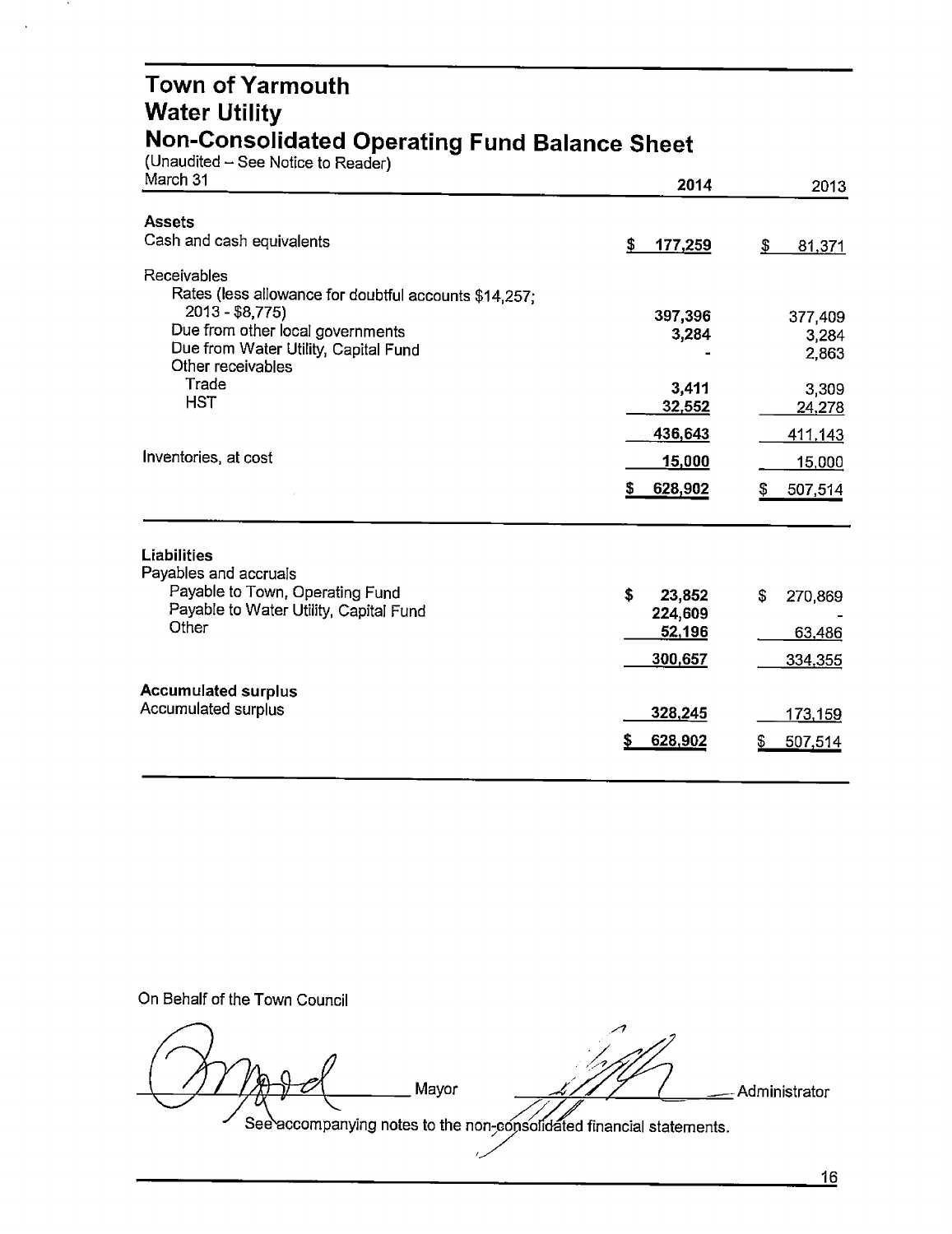#### **Town ofYarmouth Water Utility Non-Consolidated Capital Fund Balance Sheet**

(Unaudited - See Notice to Reader)

 $\cdot$ 

| March 31                                                                                                                                                                                | 2014                          | 2013                  |  |
|-----------------------------------------------------------------------------------------------------------------------------------------------------------------------------------------|-------------------------------|-----------------------|--|
| <b>Assets</b><br>Cash and cash equivalents in the amortization fund<br>Receivable from Town, Operating Fund<br>Receivable from Water Utility, Operating Fund<br>Tangible capital assets | \$<br>686,661<br>6<br>224,609 | \$<br>678.135         |  |
| Utility plant and equipment (Page 18)                                                                                                                                                   | <u>14,401,</u> 096            | <u>14,628,568</u>     |  |
|                                                                                                                                                                                         | \$15,312,372                  | \$15,306,703          |  |
| Liabilities<br>Payable to Water Utility, Operating Fund<br>Payable to Town, Capital Reserve (Note 3 and Page 26)                                                                        | \$<br>560,000                 | S<br>2,863<br>680,000 |  |
|                                                                                                                                                                                         | 560,000                       | 682,863               |  |
| <b>Equity</b>                                                                                                                                                                           |                               |                       |  |
| Investment in capital assets (Page 18)                                                                                                                                                  | <u>14,752,</u> 372            | <u>14,623,840</u>     |  |
|                                                                                                                                                                                         | \$15,312,372                  | \$15,306,703          |  |
|                                                                                                                                                                                         |                               |                       |  |

On Behalf of the Town Council

*{}YJ .: /'.*

 $\sqrt{10^2d}$  . Mayor  $\sqrt{10^2}$  . Administrator . Administrator . Administrator . Administrator . Administrator . Administrator . Administrator . Administrator . Administrator . Administrator . Administrator . Administrato

 $\mathcal{L}$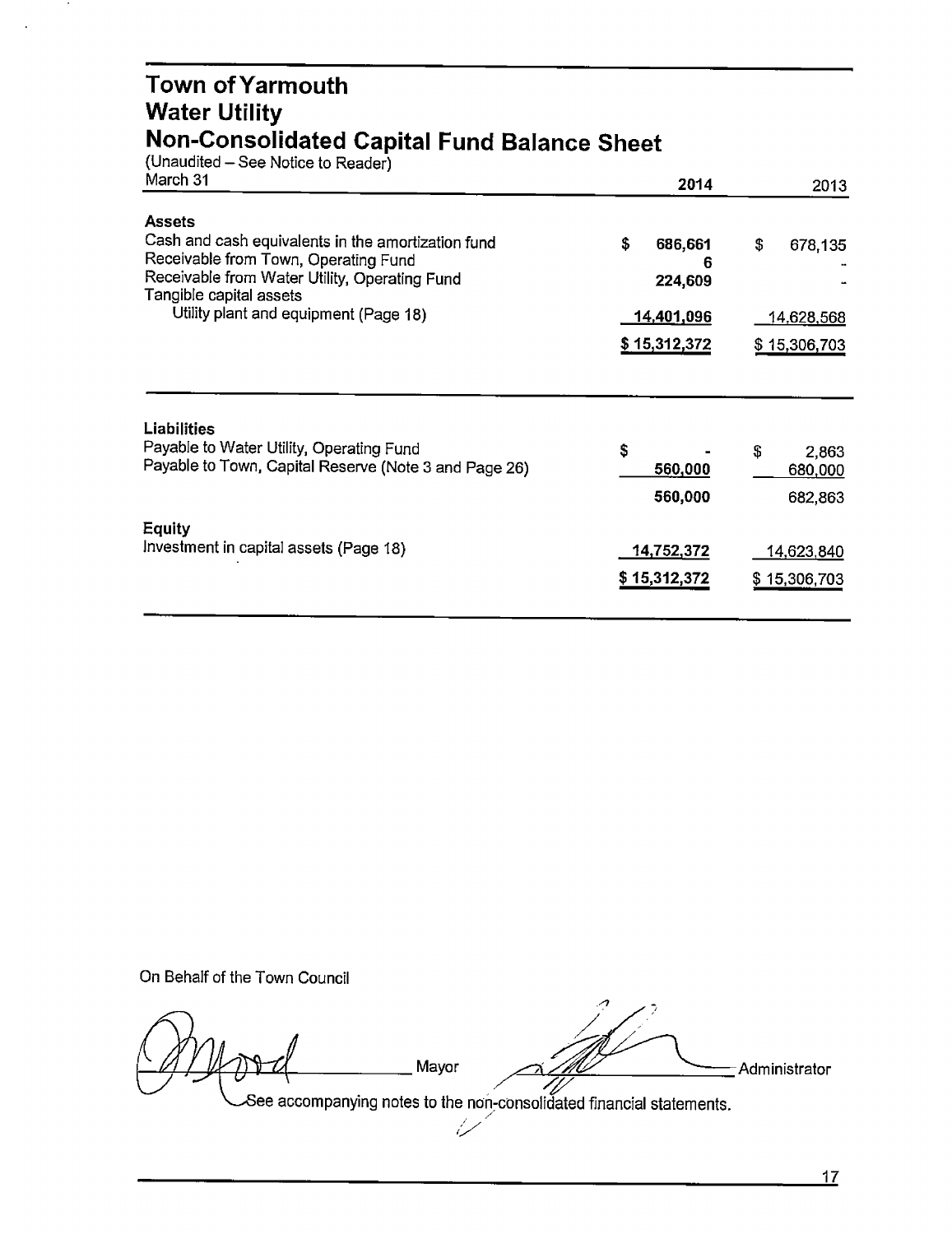#### **Town of Yarmouth Water Utility Non-Consolidated Tangible Capital Assets**

(Unaudited – See Notice to Reader)

 $\bullet$ 

| March 31                     | 2014          | 2013         |  |
|------------------------------|---------------|--------------|--|
| Land and rights              | \$<br>497,249 | S<br>497,249 |  |
| Structures and improvements  | 12,920,038    | 12,920,038   |  |
| Electrical pumping equipment | 376,033       | 376,033      |  |
| Office equipment             | 22,259        | 22,259       |  |
| Purification equipment       | 142,952       | 142,952      |  |
| Transmission mains           | 1,280,758     | 1,280,758    |  |
| Distribution mains           | 2,658,992     | 2,633,788    |  |
| <b>Services</b>              | 298,877       | 298,877      |  |
| Meter and meter installation | 167,798       | 167,798      |  |
| <b>Hydrants</b>              | 120,256       | 120,256      |  |
| Dam repairs                  | 240,865       | 240,865      |  |
| Transportation equipment     | 138,121       | 112,648      |  |
| Tools and work equipment     | 25,754        | 25,754       |  |
|                              | 18,889,952    | 18,839,275   |  |
| Accumulated amortization     | (4,488,856)   | (4,210,707)  |  |
| Net book value               | 14,401,096    | \$14,628,568 |  |

## **Non-Consolidated Statement of Investment in Capital Assets**

| (Unaudited – See Notice to Reader)<br>March 31                   | 2014                  | 2013                    |
|------------------------------------------------------------------|-----------------------|-------------------------|
| Balance, beginning of year                                       | 14,623,840<br>S.      | \$14,395,452            |
| Add<br>Term debt retired<br>Interest earned on amortization fund | 120,000<br>8,532      | 219,993<br>8,395        |
| Balance, end of year                                             | 128,532<br>14,752,372 | 228,388<br>\$14,623,840 |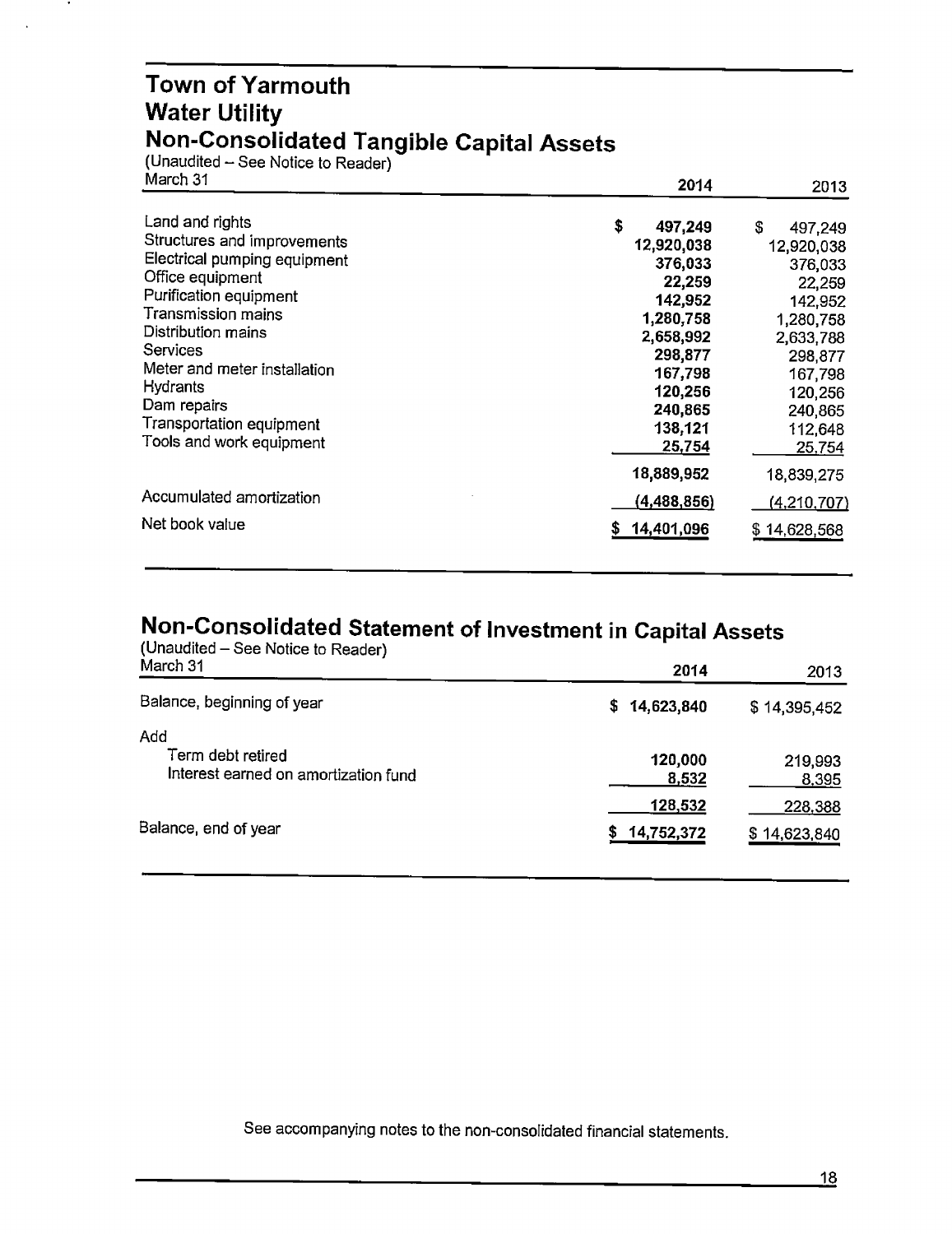#### **Town of Yarmouth Water Utility Non-Consolidated Schedules to Statement of Operations**

(Unaudited - See Notice to Reader)

| Year Ended March 31                              |                 | 2014          |               |  |
|--------------------------------------------------|-----------------|---------------|---------------|--|
|                                                  | <b>Budget</b>   | <b>Actual</b> | <b>Actual</b> |  |
| Source of supply                                 |                 |               |               |  |
| Supervision and engineering                      | S<br>52,660     | 46,409<br>\$  | 41,500<br>\$  |  |
| Other                                            | 57,478          | 63,513        | 42,460        |  |
|                                                  | 110,138<br>S    | \$<br>109,922 | \$<br>83,960  |  |
| Power and pumping                                |                 |               |               |  |
| Supervision and engineering                      | \$<br>28,400    | \$<br>28,882  | \$<br>27,415  |  |
| Fuel and power                                   | 163,000         | 184,446       | 162,307       |  |
| Maintenance of structure                         | 9,548           | 3,016         | 289           |  |
| Maintenance of equipment                         | 4,774           | 5,561         | 1,780         |  |
| Supplies<br>Other including telephone            | 6,365           | 3,357         | 3,660         |  |
|                                                  | 11,400          | 7,411         | 11,638        |  |
|                                                  | 223,487         | 232,673       | \$<br>207,089 |  |
| Water treatment                                  |                 |               |               |  |
| Supervision and engineering                      | \$<br>28,400    | \$<br>28,882  | \$<br>27,415  |  |
| <b>Supplies</b>                                  | 479,342         | 500,461       | 428,786       |  |
| Maintenance of structure                         | 5,305           | 1,998         | 4,296         |  |
| Maintenance of equipment                         | 20,000          | 9,088         | 16,072        |  |
|                                                  | 533,047         | 540,429       | 476,569<br>\$ |  |
| Transmission and distribution                    |                 |               |               |  |
| Supervision and engineering                      | \$<br>42,660    | \$<br>42,768  | \$<br>41,500  |  |
| Operation of mains                               | 27,537          | 23,355        | 30,565        |  |
| Operation of meters                              | 39,510          | 40,160        | 40,491        |  |
| Maintenance of reservoirs                        | 60,000          | 1,998         | 1,478         |  |
| Maintenance of structure                         | 7,500           | 2,364         | 1,098         |  |
| Maintenance of mains                             | 95,000          | 101,326       | 79,679        |  |
| Maintenance of hydrants<br>Maintenance of meters | 33,855          | 18,016        | 32,722        |  |
| Maintenance of services                          | 30,000          | 29,437        | 12,999        |  |
| Transportation and travel                        | 64,123<br>2,046 | 94,152<br>153 | 53,403        |  |
| Shop expenses                                    | 10,020          | 4,535         | 391<br>15,427 |  |
| Clothing                                         | 1,093           | 580           | 589           |  |
| Leak survey                                      | 25,000          | 13,766        | 58,486        |  |
|                                                  | 438,344         | 372,610       | 368,828       |  |
|                                                  |                 |               |               |  |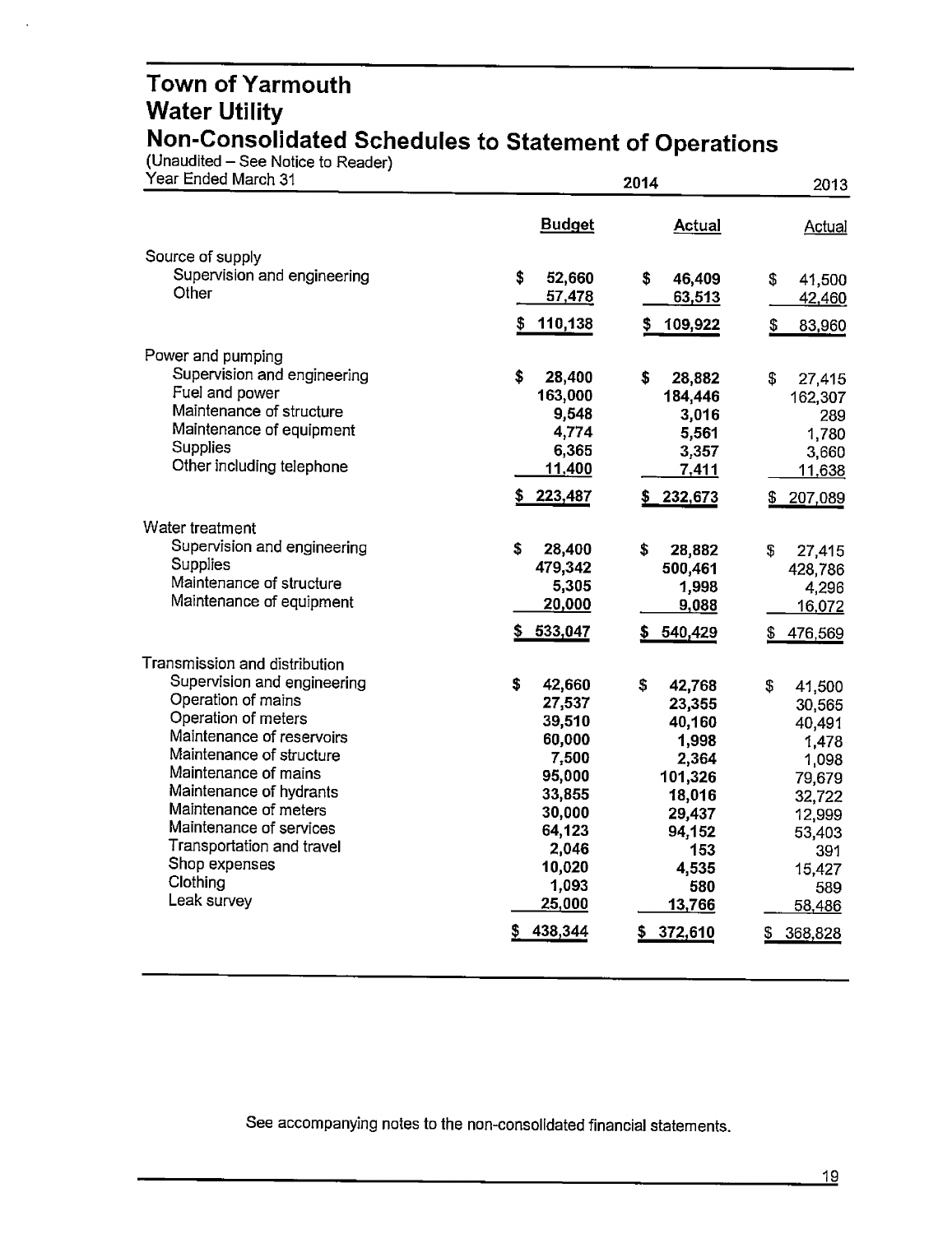#### **Town of Yarmouth Water Utility Non-Consolidated Schedules to Statement of Operations**

(Unaudited – See Notice to Reader)

 $\bullet$ 

| Year Ended March 31        |               | 2014          |               |  |
|----------------------------|---------------|---------------|---------------|--|
| Administrative and general | <b>Budget</b> | <b>Actual</b> | <b>Actual</b> |  |
| <b>Salaries</b>            | S.<br>198,554 | \$203,272     | \$<br>189,655 |  |
| Employee benefits          | 120,226       | 111,660       | 112,906       |  |
| Insurance                  | 10,200        | 9,667         | 9,701         |  |
| Office                     | 9,600         | 9,411         | 7,073         |  |
| Rent                       | 34,967        | 30,000        | 30,000        |  |
| Audit                      | 5,900         | 6,400         | 5.900         |  |
| Regulatory expenses        | 5,200         | 2,627         | 5.381         |  |
| Other                      | 26,224        | 20,696        | 35,665        |  |
|                            | \$410,871     | \$393,733     | 396,281<br>\$ |  |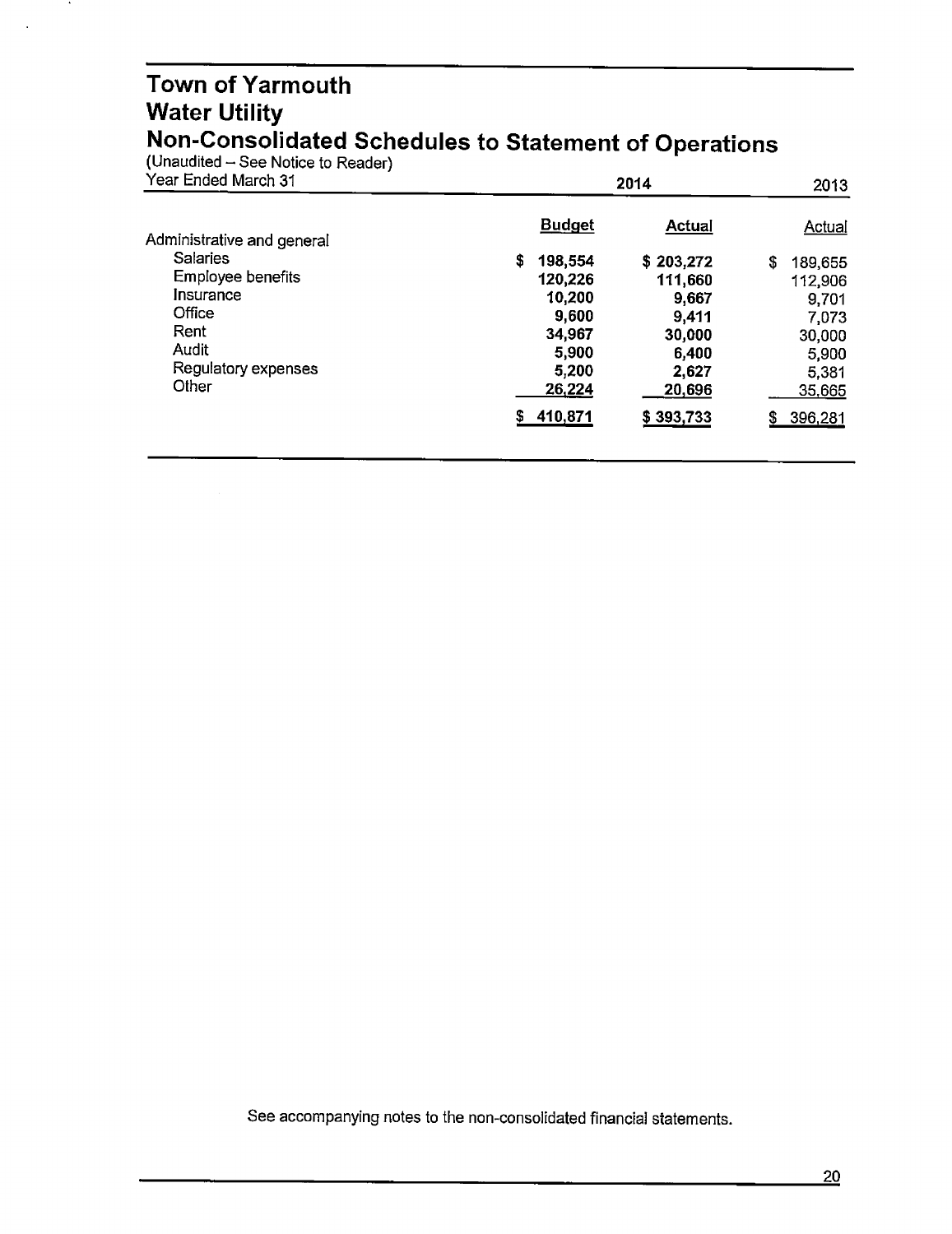#### **Town of Yarmouth Non-Consolidated Trust Fund Balance Sheet**

(Unaudited - See Notice to Reader)

| March 31 |  |
|----------|--|
|----------|--|

| March 31                                      |                 |            |                 |           | 2014      | 2013         |
|-----------------------------------------------|-----------------|------------|-----------------|-----------|-----------|--------------|
|                                               | War<br>Memorial | R. Bench   | Mayors<br>photo | Heritage  | Total     | <u>Total</u> |
| <b>Assets</b><br>Cash and<br>cash equivalents | \$<br>7,209     | \$<br>830  | \$26,598        | \$215,012 | \$249,649 | \$123,218    |
| Receivable from<br>Operating fund             |                 | 6          | 6               |           | 26        | 26           |
|                                               | \$<br>7,216     | \$ 836     | \$26,604        | \$215,019 | \$249,675 | \$123,244    |
| <b>Reserves</b><br>Trust fund reserves        | 7,216<br>\$     | 836<br>\$. | \$26,604        | \$215,019 | \$249,675 | \$123,244    |

#### **Non-Consolidated Statement of Trust Fund Reserves**

| (Unaudited – See Notice to Reader)<br>March 31                |    |                          |   |               |                          |                                      | 2014                          | 2013                        |
|---------------------------------------------------------------|----|--------------------------|---|---------------|--------------------------|--------------------------------------|-------------------------------|-----------------------------|
| Balance, beginning<br>of year<br>Donations<br>Interest earned | S. | 7,126<br>$\bullet$<br>90 | S | 827<br>٠<br>9 | \$2,433<br>24,000<br>171 | \$112,858<br>100,000<br><u>2,161</u> | \$123,244<br>124,000<br>2,431 | \$119,413<br>2,325<br>1,506 |
| Balance, end of year                                          |    | 7,216                    | S | 836           | \$26,604                 | \$215,019                            | \$249,675                     | 123,244<br>S.               |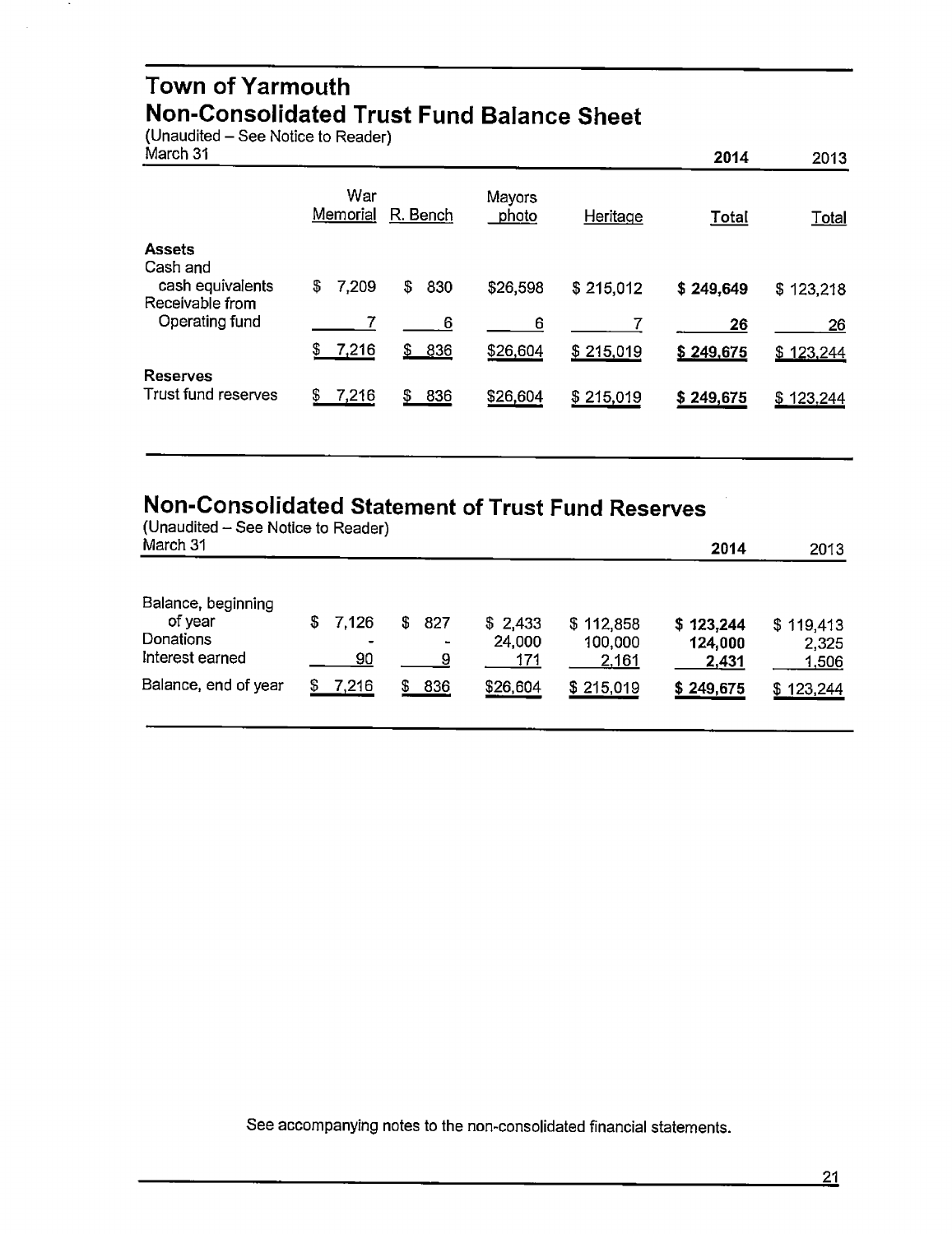#### **Town of Yarmouth Non-Consolidated Capital Reserve Fund Balance Sheet**

(Unaudited – See Notice to Reader)

| March 31                                                                      | 2014          |    | 2013      |
|-------------------------------------------------------------------------------|---------------|----|-----------|
| <b>Assets</b>                                                                 |               |    |           |
| Cash and cash equivalents                                                     | \$<br>722,355 | S. | 765,618   |
| Receivable from Operating Fund<br>Receivable from Water Utility, Capital Fund | 1,066,269     |    | 916,269   |
| repayable in monthly principal payments of \$10,000                           |               |    |           |
| with interest at 5.2%                                                         | 560,000       |    | 680,000   |
|                                                                               | \$2,348,624   | S. | 2,361,887 |
|                                                                               |               |    |           |
| Liabilities                                                                   |               |    |           |
| Deferred revenue $-$ gas tax                                                  | \$1,171,053   | S. | 149,194   |
| <b>Equity</b>                                                                 |               |    |           |
| Reserve                                                                       | 1,177,571     |    | 2,212,693 |
|                                                                               | 2,348,624     | S  | 2,361,887 |
|                                                                               |               |    |           |

#### **Non-Consolidated Statement of Capital Reserve Fund**

(Unaudited - See Notice to Reader)<br>March 31

| March 31                                                                                                                                                                                                 |                     |                                                | 2014                                            | 2013                                       |
|----------------------------------------------------------------------------------------------------------------------------------------------------------------------------------------------------------|---------------------|------------------------------------------------|-------------------------------------------------|--------------------------------------------|
|                                                                                                                                                                                                          | Landfill<br>closure | Other                                          | Total                                           | <u>Total</u>                               |
| Balance, beginning of year                                                                                                                                                                               | \$<br>25,253        | \$2,187,440                                    | \$2,212,693                                     | \$2,203,921                                |
| Gas tax rebate<br>Deferral of gas tax rebate<br>Deferral of interest earned on gas tax<br>Transfer to Capital Fund - gas tax<br>Transfer (to) from Operating Fund<br>Interest on investments and savings | 1,988               | (1,003,748)<br>(18, 111)<br>(23, 495)<br>8,244 | (1,003,748)<br>(18, 111)<br>(23, 495)<br>10,232 | 472,136<br>(621, 330)<br>146,380<br>11,586 |
| Balance, end of year                                                                                                                                                                                     | 27,241              | \$1,150,330                                    | \$1,177,571                                     | \$2,212,693                                |

On Behalf of the Town Council

*//}*  $\sqrt{911000}$  Mayor  $\sqrt{3970}$ <sup>c</sup> <sup>7</sup> ,\_... ' */"/#'~* Administrator See accompanying notes to the non-consolidated financial statements.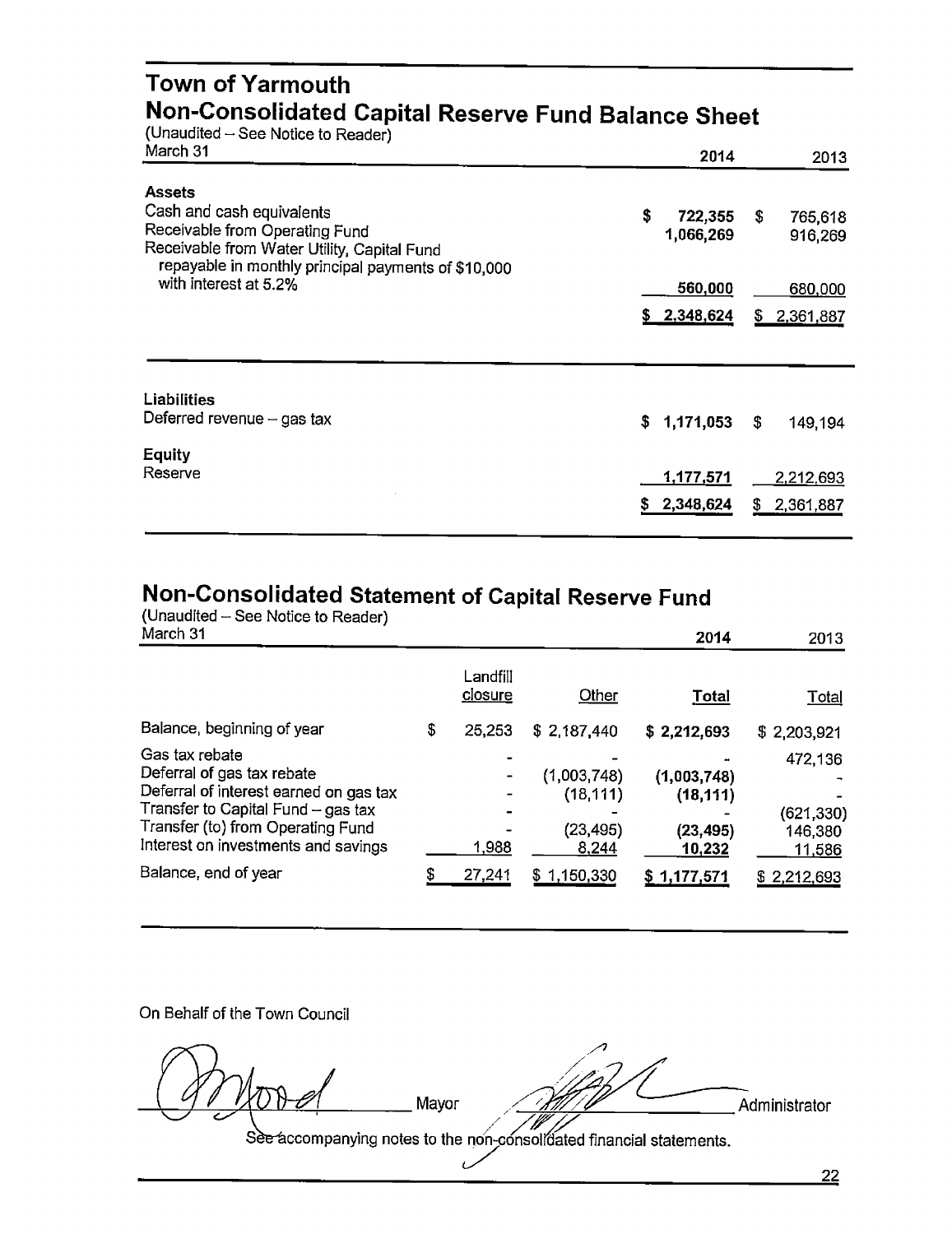| Town of Yarmouth<br>Non-Consolidated Operating Reserve Fund Balance Sheet<br>(Unaudited – See Notice to Reader) |                                         |                                         |
|-----------------------------------------------------------------------------------------------------------------|-----------------------------------------|-----------------------------------------|
| March 31                                                                                                        | 2014                                    | 2013                                    |
| <b>Assets</b><br>Cash and cash equivalents<br>Due from Operating Fund                                           | \$1,322,055<br>1,153,719<br>\$2,475,774 | \$1,305,644<br>1,153,719<br>\$2,459,363 |
| <b>Equity</b><br>Reserve                                                                                        | \$2,475,774                             | \$2,459,363                             |

### **Non-Consolidated Statement of Operating Reserve Fund**

| (Unaudited - See Notice to Reader)<br>March 31          | 2014                  | 2013                  |
|---------------------------------------------------------|-----------------------|-----------------------|
| Balance, beginning of year<br>Interest and other income | \$2,459,363<br>16,411 | \$2,442,652<br>16,711 |
| Balance, end of year                                    | \$2,475,774           | \$2,459,363           |

On Behalf of the Town Council Administrator Mayor See accompanying notes to the non-consolidated financial statements.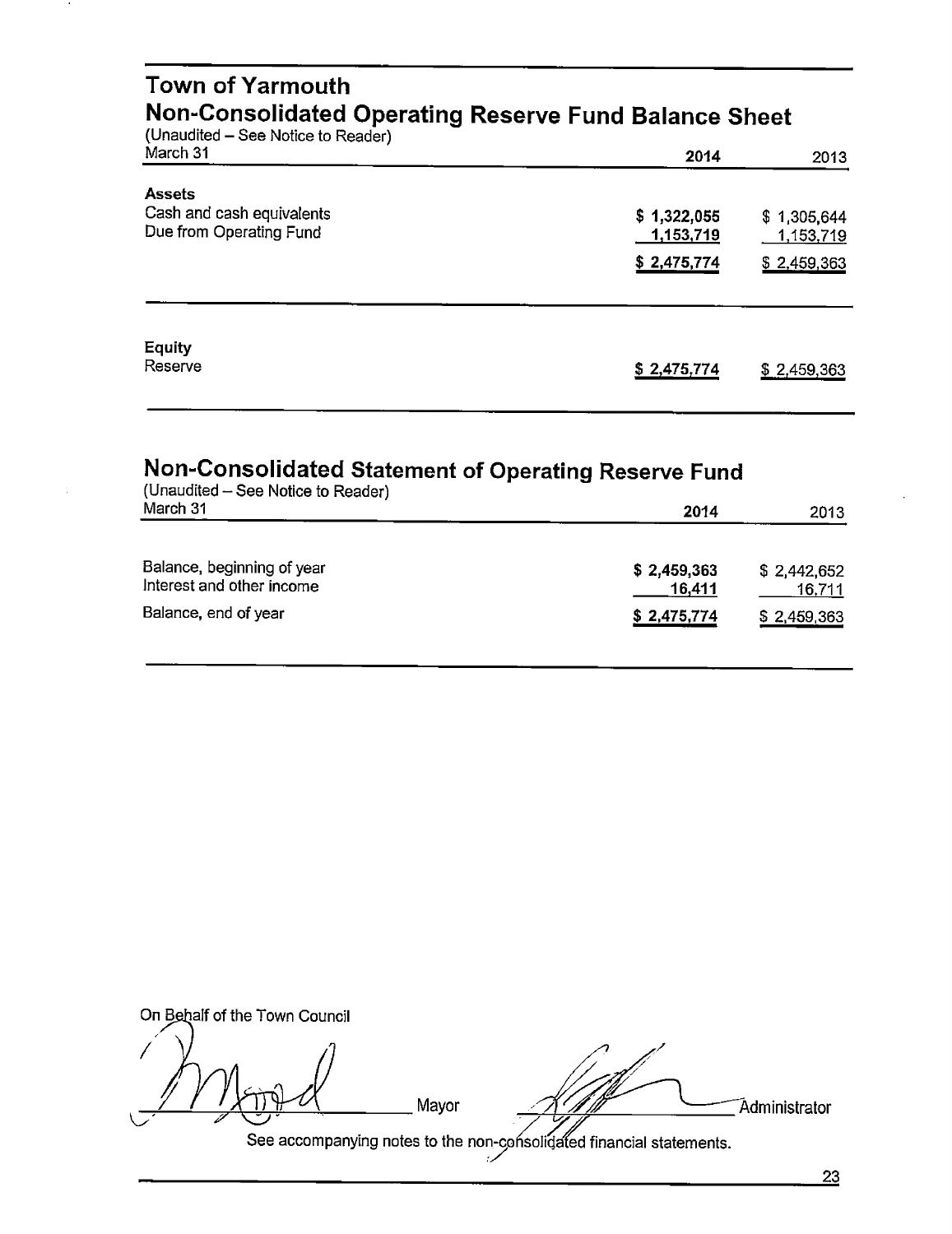#### **Town of Yarmouth Notes to Non-Consolidated Financial Statements**

(Unaudited – See Notice to Reader) Year Ended March 31, 2014

| 1.<br>Taxes receivable                                                                                                                                                 |                                           |                          | 2014                                                                                | 2013                                                                         |
|------------------------------------------------------------------------------------------------------------------------------------------------------------------------|-------------------------------------------|--------------------------|-------------------------------------------------------------------------------------|------------------------------------------------------------------------------|
|                                                                                                                                                                        | Current year                              | Prior year               | <b>Total</b>                                                                        | Total                                                                        |
| Balance, beginning of year<br>Current year's levy<br>Interest on outstanding taxes                                                                                     | \$<br>11,107,260<br>164,516<br>11,271,776 | \$1,246,561<br>1,246,561 | \$1,246,561<br>11,107,260<br>164,516<br>12,518,337                                  | \$1,578,685<br>11,309,787<br>201,287<br>13,089,759                           |
| Deduct<br>Write-offs<br>Current year's collections<br>Reduced taxes                                                                                                    | 10,369,906<br>316,041<br>10,685,947       | 654,602<br>654,602       | 11,024,508<br>316,041<br>11,340,549                                                 | 298,381<br>11,219,588<br>325,229<br><u>11,843,198</u>                        |
| Balance, before allowance                                                                                                                                              | 585,829                                   | 591,959                  | 1,177,788                                                                           | 1,246,561                                                                    |
| Less valuation allowance                                                                                                                                               |                                           | 109,057                  | 109,057                                                                             | 105,344                                                                      |
| Balance, end of year                                                                                                                                                   | S<br>585,829                              | 482,902                  | \$1,068,731                                                                         | \$1,141,217                                                                  |
| Sewer rates receivable<br>2.                                                                                                                                           |                                           |                          | 2014                                                                                | 2013                                                                         |
| Sewer rates receivable, gross                                                                                                                                          |                                           |                          | \$<br>185,788                                                                       | \$<br>159,120                                                                |
| Allowance<br>Balance, beginning of year<br>Accounts written off (recovered)                                                                                            |                                           |                          | 6,445<br>2,468                                                                      | 10,527<br>(4,082)                                                            |
| Balance, end of year                                                                                                                                                   |                                           |                          | 8,913                                                                               | 6,445                                                                        |
| Sewer rates receivable, net                                                                                                                                            |                                           |                          | 176,875<br>\$                                                                       | 152,675<br>S                                                                 |
| 3.<br>Due from own funds                                                                                                                                               |                                           |                          | 2014                                                                                | 2013                                                                         |
| Capital Fund<br><b>Capital Reserve Fund</b><br>Operating Reserve Fund<br><b>Trust Fund</b><br><b>Water Utility Operating Fund</b><br><b>Water Utility Capital Fund</b> |                                           |                          | \$6,779,742<br>(1,066,269)<br>(1, 153, 719)<br>(26)<br>23,852<br>(6)<br>\$4,583,574 | \$7,351,707<br>(916, 269)<br>(1, 153, 719)<br>(26)<br>270,869<br>\$5,552,562 |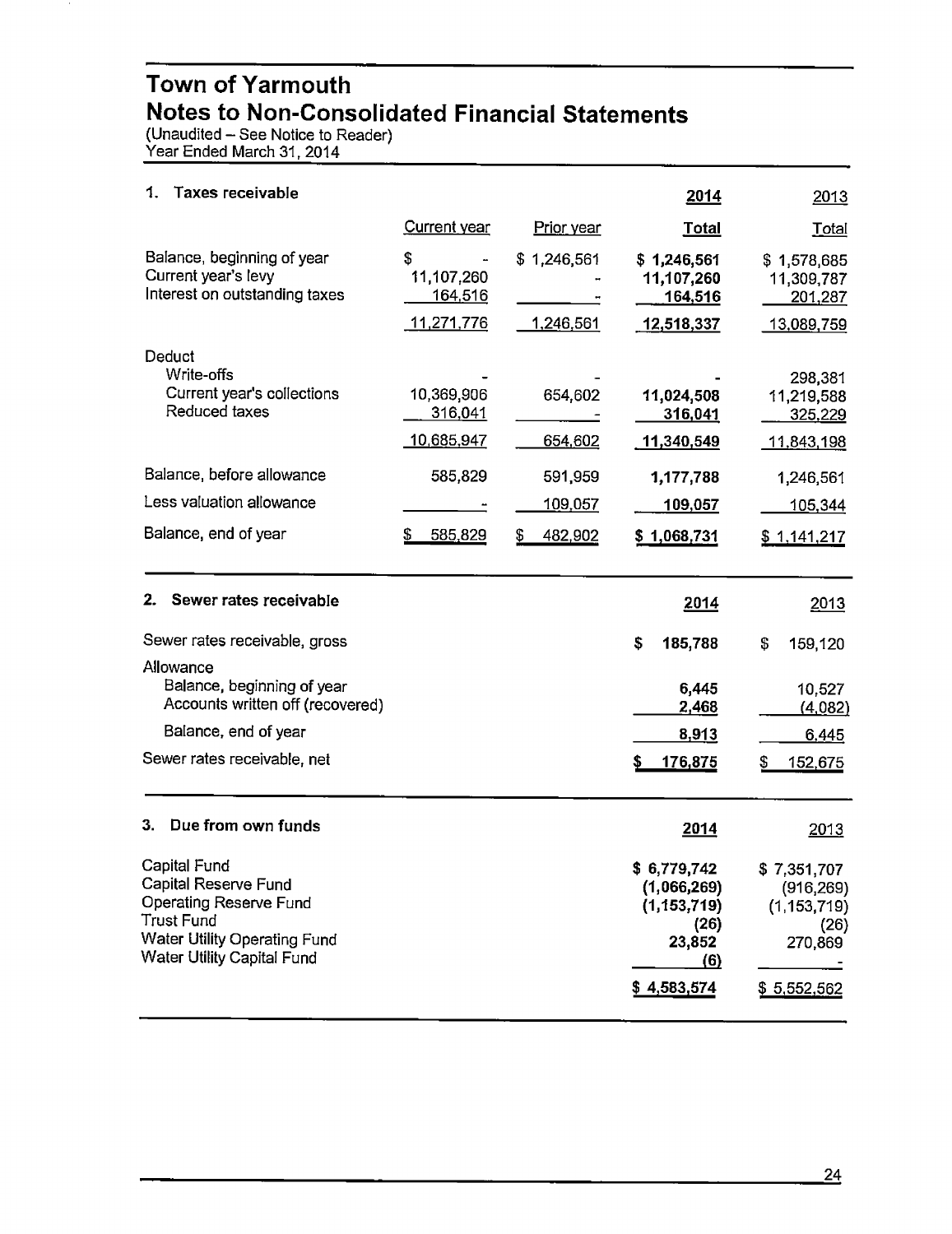#### **Town of Yarmouth Notes to Non-Consolidated Financial Statements**

(Unaudited – See Notice to Reader) Year Ended March31, 2014

| 4. Due from controlled and non-controlled agencies                                                                                                                                                                       | 2014                                                                | 2013                                                     |
|--------------------------------------------------------------------------------------------------------------------------------------------------------------------------------------------------------------------------|---------------------------------------------------------------------|----------------------------------------------------------|
| Mariners Centre Management Board<br>Yarmouth Area Industrial Commission<br>Yarmouth County Solid Waste Management Authority<br>Yarmouth International Airport Corporation<br>Yarmouth Waterfront Development Corporation | \$<br>55,742<br>28,263<br>(114, 084)<br>2,327<br>27,890<br>5<br>138 | \$<br>219,676<br>28,208<br>111,439<br>187,191<br>546,514 |
| 5. Accumulated surplus                                                                                                                                                                                                   | 2014                                                                | 2013                                                     |
| Balance, beginning of year                                                                                                                                                                                               | \$7,286,292                                                         | \$5,293,615                                              |
| Annual surplus                                                                                                                                                                                                           | 618,815                                                             | 253,917                                                  |
| Amortization                                                                                                                                                                                                             | 1,812,532                                                           | 1,738,760                                                |
| Balance, end of year                                                                                                                                                                                                     | \$9,717,639                                                         | \$7,286,292                                              |

#### **6. Long-term debt**

Principal repayments required in the next five years are as follows:

|      | General<br>capital | Water<br><b>Utility</b> | Total     |  |
|------|--------------------|-------------------------|-----------|--|
| 2015 | \$400,000          | \$120,000               | \$520,000 |  |
| 2016 | \$400,000          | \$120,000               | \$520,000 |  |
| 2017 | \$400,000          | \$120,000               | \$520,000 |  |
| 2018 | \$400,000          | \$120,000               | \$520,000 |  |
| 2019 | \$400,000          | \$80,000                | \$480,000 |  |